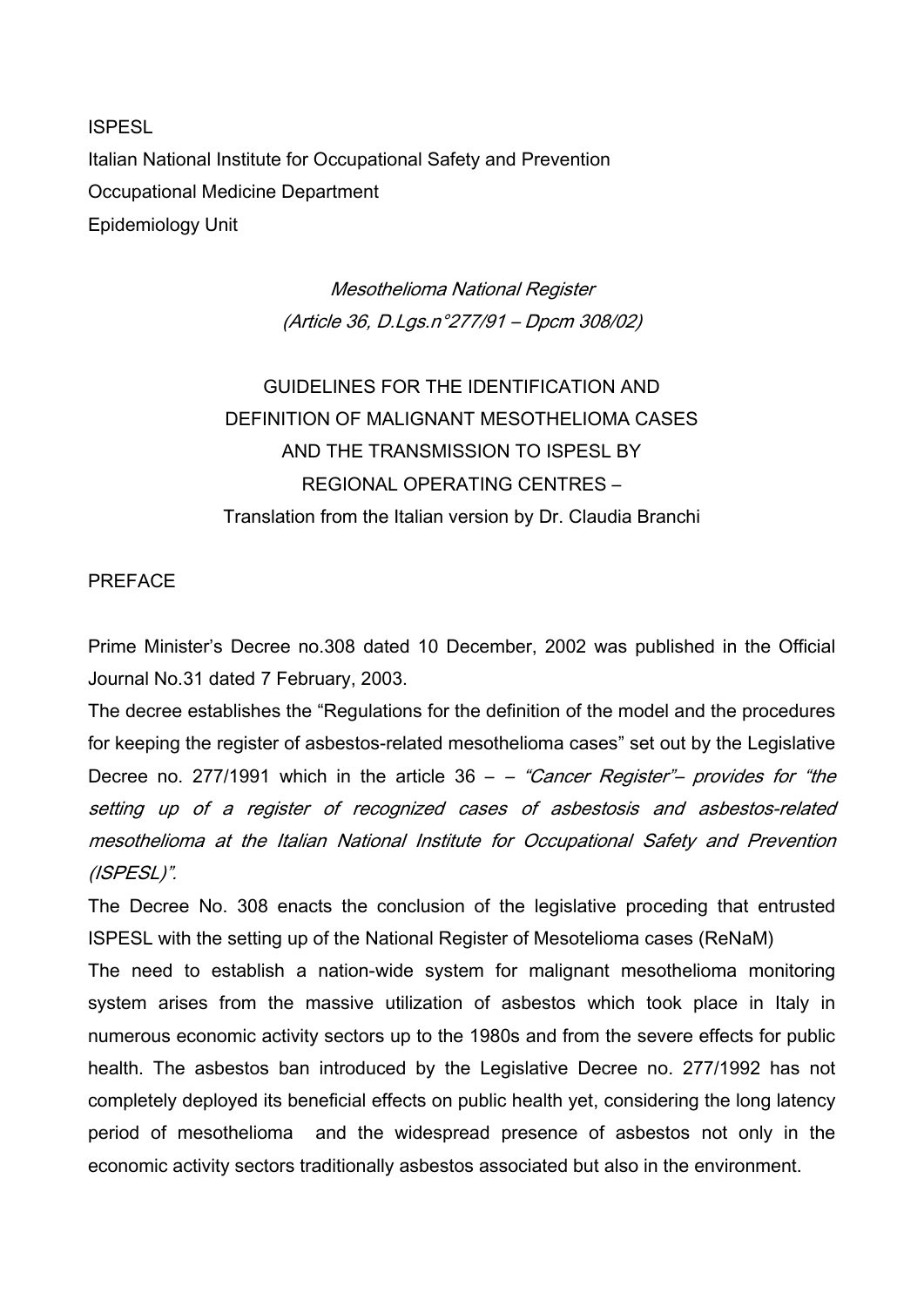Incidence and temporal trends place this pathology among those of greatest interest in terms of primary prevention.

The "Guidelines for the Identification and Definition of malignant mesothelioma cases and Transmission of Information to ISPESL by the Regional Operating Centres" published in 1996 have proved to be a precious aid to the experts. During these years, notwithstanding the lack of the regulation implementing the D.Lgs. no.277/1991, a series of regional experiences pursued in conjunction with the ISPESL, have pursued an important scientific activity concerning the epidemiological surveillance of mesothelioma.

Five Italian regions initially established and provided data to ReNaM (Piemonte, Liguria, Emilia-Romagna, Toscana and Puglia. During the past three years 6 further regions (Lombardia, Veneto, Sicilia, Marche, Basilicata and Campania) joined the initial group. Currently ReNaM is an epidemiological surveillance system operating over the 60% of the national territory, with more than 42 million of residents and involving regions that in the period 1988-1977 recorded a number of pleural cancer deaths covering the 80% of national cases.

The development of modern diagnostic techniques and the increasing knowledge concerning new possible exposure opportunities required the revision and the updating of the guidelines.

Important modifications have been introduced, with respect to the previous edition, concerning the attribution of criteria to the various levels of diagnostic certainty. In addition the questionnaire has been further implemented for the collection of data concerning the working and residential history of the subjects affected by the disease.

We hope that these guidelines may continue to be a useful aid to the experts that are involved in the epidemiological surveillance of malignant mesothelioma in Italy and that they may facilitate the extension of the epidemiological surveillance activity thorough the national territory through the setting up of the Regional Operating Centres.

Massimo Nesti ISPESL - Occupational Medicine Department

Epidemiology Unit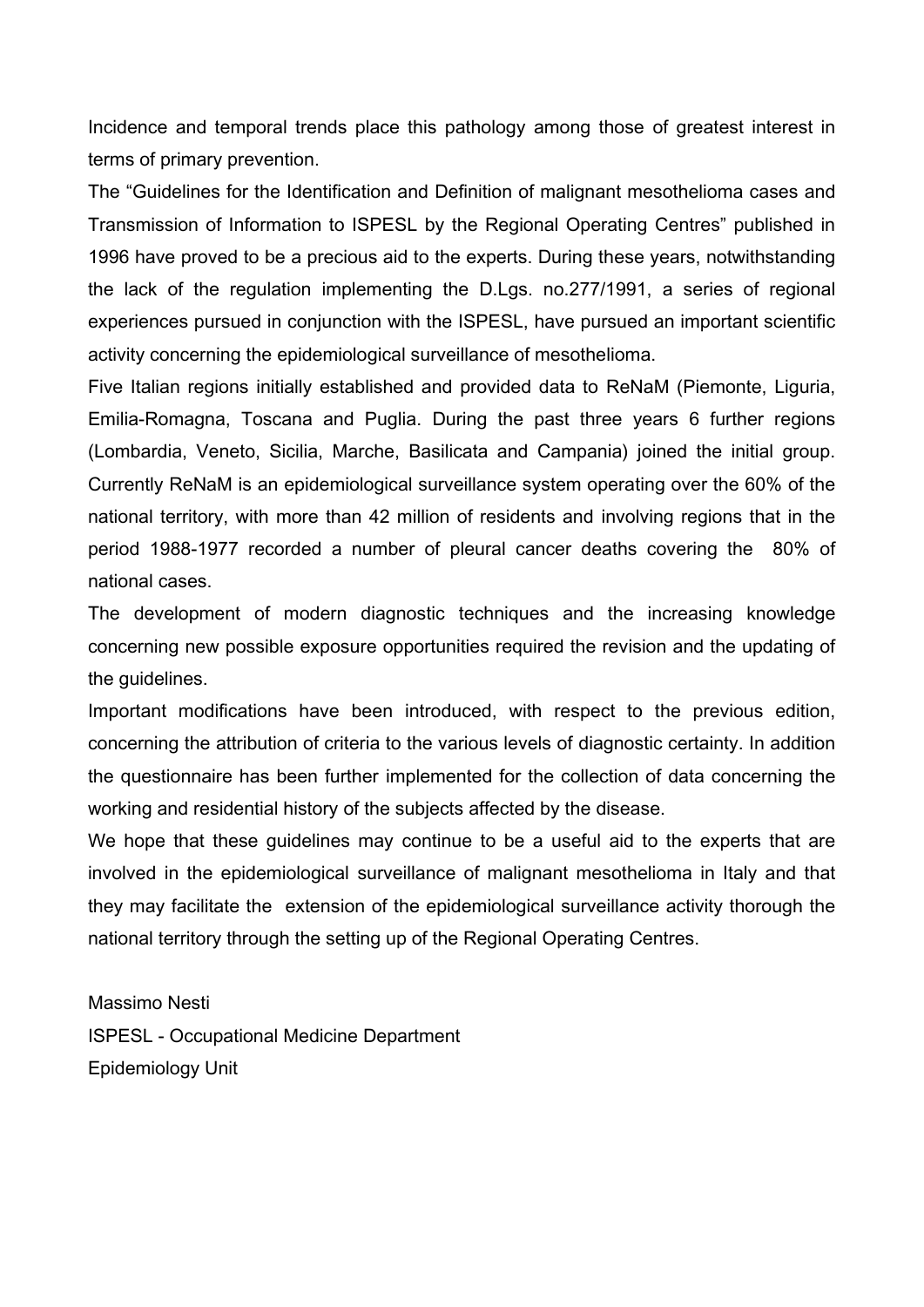# National Institute for Occupational Safety and Prevention (ISPESL)

Occupational Medicine Department Epidemiology Unit

#### INDEX

#### Preface

Legislative framework

Objectives of National Mesothelioma Register (ReNaM)

Basic information contained in the Register

Statistics survey Unit

System architecture and Regional Operating Centres

Data collection, implementation and registration

Diagnostic definition of cases

Asbestos exposure definition

Technical Committee

The "National Institute for Occupational Safety and Prevention" (ISPESL)

### Chapter 1 - Organization of an information network for the detection of cases

- 1.1 Operating Centres and Data sources
- 1.2 Operative pattern for cases investigation and reporting.

### Chapter 2. – Diagnosis definition

- 2.1 Definition criteria of cases in ReNaM
- 2.2 Priority in the exposure definition
- 2.3 Definition criteria of incidence date of cases in ReNaM
- Table 2.1 Summary of classification criteria of cases reported in ReNaM

### Chapter 3. – The questionnaire

- 3.1 Description of contents
- 3.2 Instruction for the compilation of the questionnaire
- 3.3 The questionnaire
- 3.4 Exposure definition criteria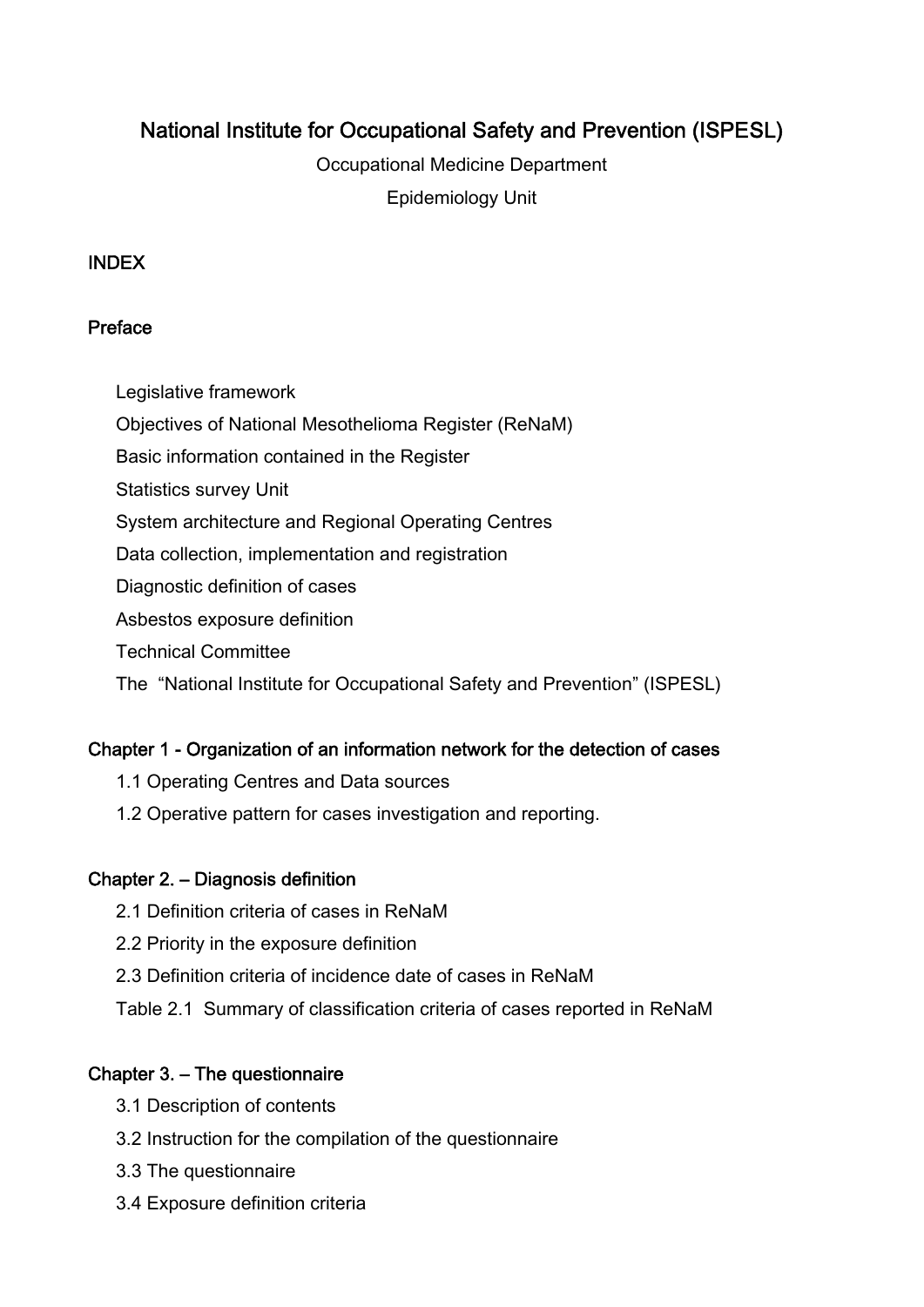#### Chapter 4. – The Interview and the Interviewers

- 4.1 Introduction
- 4.2 Preparing the interview
- 4.3 Interview guidelines
- 4.4 Interview phases

#### Chapter 5. Asbestos-related Mesothelioma National Register

- 5.1 Notification of Malignant Mesothelioma cases to the National Register
- 5.2 ReNaM software (relase 2.0) for automatic recording and forwarding of data: features and operating instruction
- 5.3 ReNaM activities and initiatives in collaboration with Regional Operative Center

#### Appendix

- 1) DPCM n° 308/2002
- 2) Operating guide of ReNaM software (release. 2.0)

### **INTRODUCTION**

#### Legislative context

Malignant mesothelioma, is a pathology with a high level of mortality and short survival associated to asbestos exposure.

Notwithstanding the publication of the Legislative Decree no. 257 dated 27 march 1992 concerning "the regulations pertaining to the ban on the use of asbestos", it is reasonable to envisage that, considering the large quantities of asbestos used and the long latency period of malignant mesothelioma, the beneficial effects of the Decree 257/92 shall be perceived for still a long time to come.

Five European directives issued between 1980 and 1988 were implemented in Italy on 15 August 1991 with the promulgation of Legislative Decree 277 concerning the protection of workers against risks arising from exposure to physical, chemical and biological agents in the workplace, with special attention to lead, asbestos and noise.

Following the implementation of Article 17 of Community Directive No. 83/477 setting out "for Member States the obligation to keep a register of recognized cases of asbestosis and mesothelioma", on 15 August 1991 Legislative Decree 277 was issued in Italy which in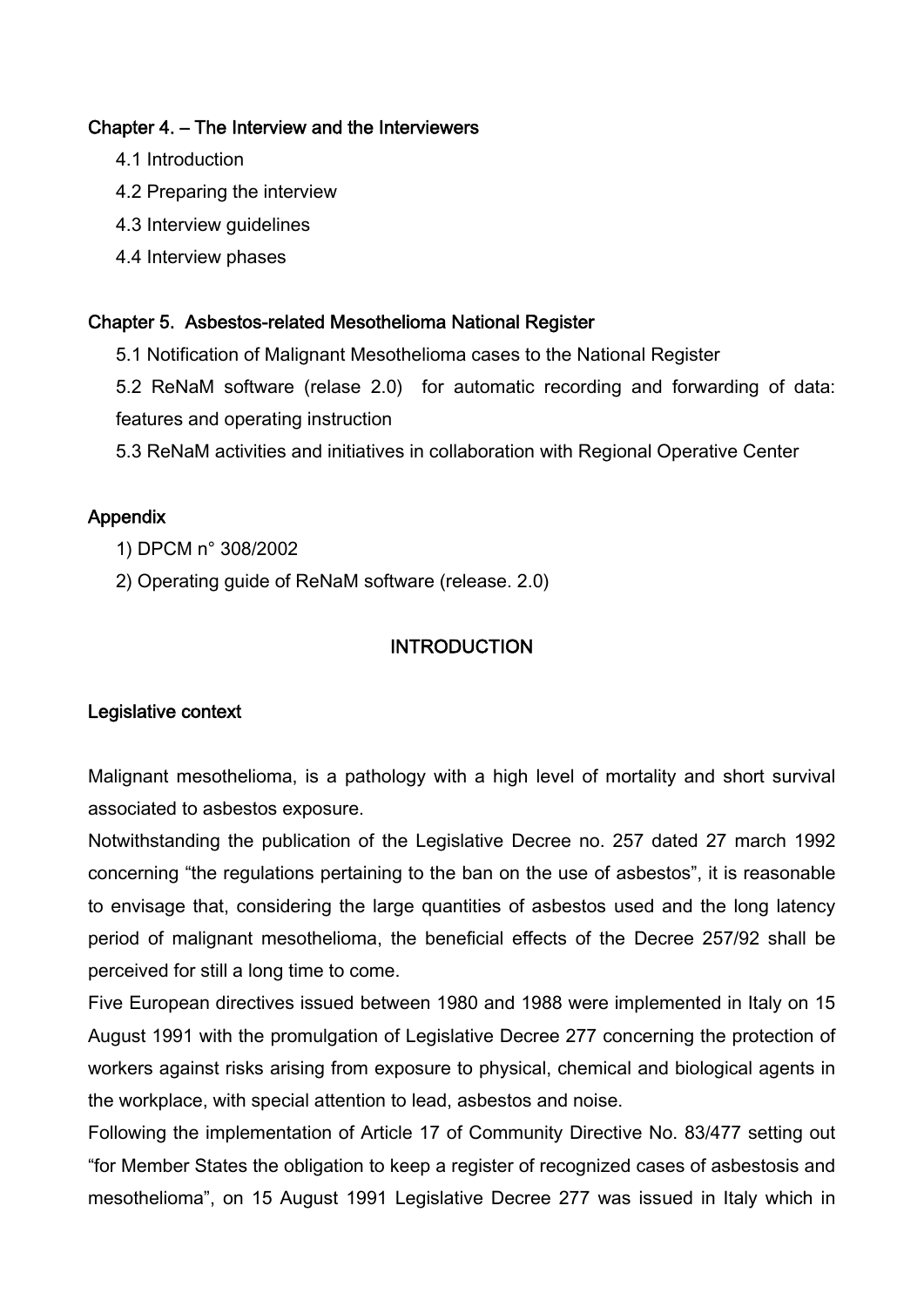Article 36 – "Cancer Register"– provides for "the setting up of a register of recognized cases of asbestosis and asbestos-related mesothelioma at the Italian National Institute for Occupational Safety and Prevention (ISPESL)". The "Rules for the definition of the model and the procedures for keeping the register..." were set out by Decree of the President of the Council of Ministers no. 308 dated 10 December, 2002 published in Official Journal No. 31 dated 7 February, 2003

ISPESL in conjunction with regional experts having a considerable experience in this subject, has drown up in 1996 operating Guidelines for the definition, collection and transmission of malignant mesothelioma cases sent by the CORS to ISPESL .

This is a revised and updated version of the guidelines.

# Objectives of ReNaM-Registro Nazionale dei Mesoteliomi (National Mesothelioma Register).

#### ReNaM objectives are:

a) to establish mesothelioma incidence in Italy;

b) to acquire information relating to previous asbestos exposure of registered cases;

c) to contribute to the assessment of the effects of industrial use of asbestos and to the identification of sources of pollution;

d) to promote research projects for the assessment of the association of mesothelioma cases and asbestos exposure.

#### Basic information contained in the Register

The following basic information must be reported in the National Register:

- personal data
- cancer site
- disease diagnosis and identification date
- professional history
- data concerning cohabitants' exposure to asbestos
- data concerning residential background and hobbies
- data sources.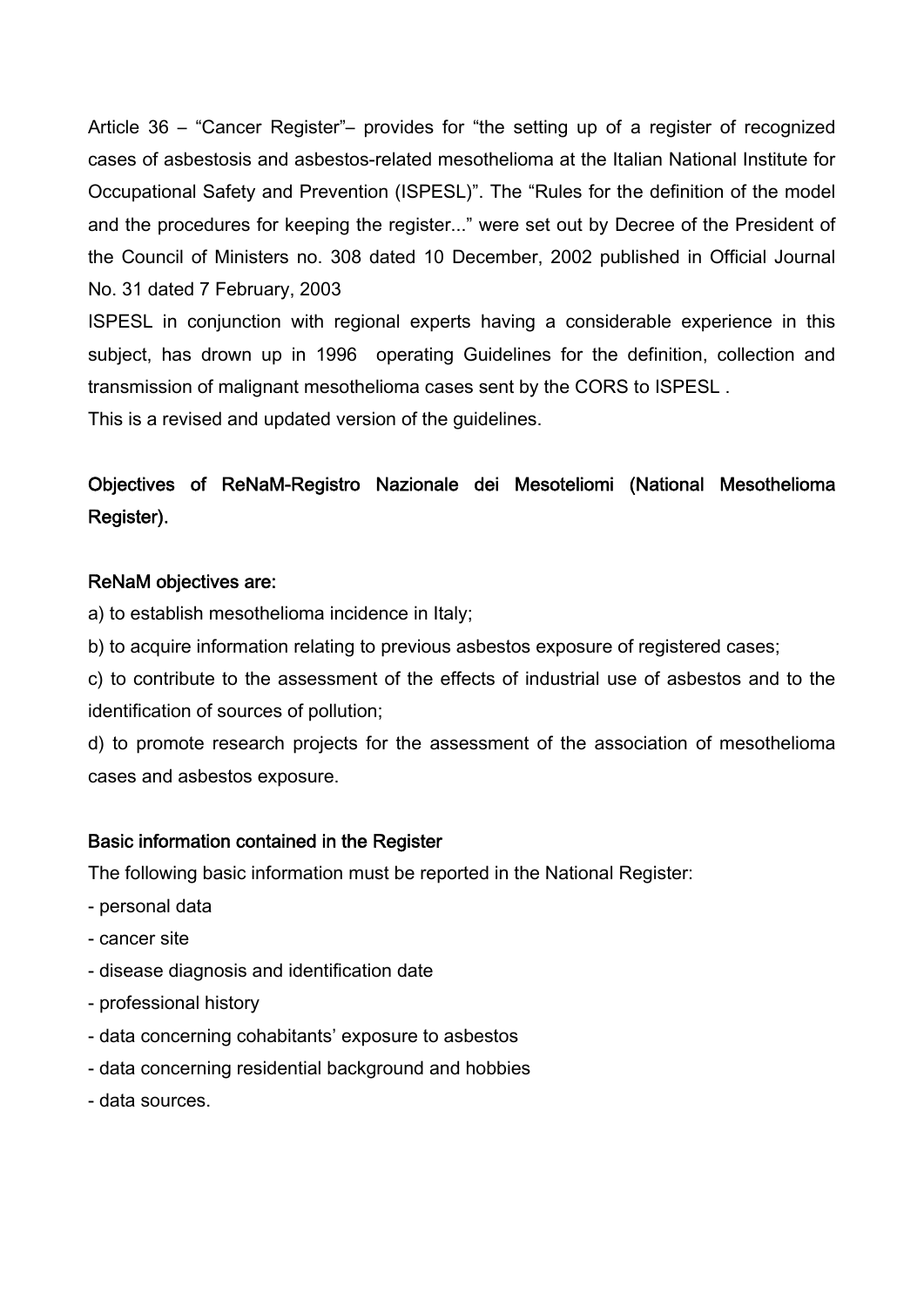#### Statistics collection units

The statistics collection units, conceived as the primary input of the procedure, are all cases of malignant mesothelioma of the pleura, peritoneum, pericardium and tunica vaginalis of the testicle, including suspected cases.

#### System architecture and Regional Operating Centres

The flow of information linked to the acquisition of mesothelioma cases and the definition of exposure proceeds along a series of predetermined information channels through which it is possible to raise the informational value of elementary data obtained in the initial phase of the procedure. The system architecture provides for the role of Regional Operating Centres (CORs) as a sort of link between the reporters of cases and the National Institute of Occupational Safety and Prevention.

These Units act as a hub for information coming from different archives and ensure the thoroughness and quality of this information. In five Italian Regions (Piedmont, Liguria, Emilia-Romagna, Tuscany, Puglia) the Regional Health Departments have already identified the CORs responsible for reporting mesothelioma cases and verifying past exposure to asbestos. CORs are established within *Regional Epidemiological* Observatories or other epidemiological Services, Local Mesothelioma Archives, Population-based Cancer registries or other similar structures already operational.

#### CORs activities:

Acquisition, processing and filing of information (phases 1, 2, 3)

All sources with special interest - public hospitals and private clinics, university departments, pathologic anatomy services and institutes, local health authorities, national higher institutes, etc. - send to the Regional CORs the available documentation pertaining to each case (including suspected cases) of malignant mesothelioma. Parallel to this passive activity, CORs conduct active research of cases from potentially suitable sources through the direct consultation of archives.

#### Diagnostic definition of cases

The relative rarity of malignant mesothelioma and the complexity of histological aspects make the diagnosis of such cases rather difficult. For this reason reference *Diagnostic*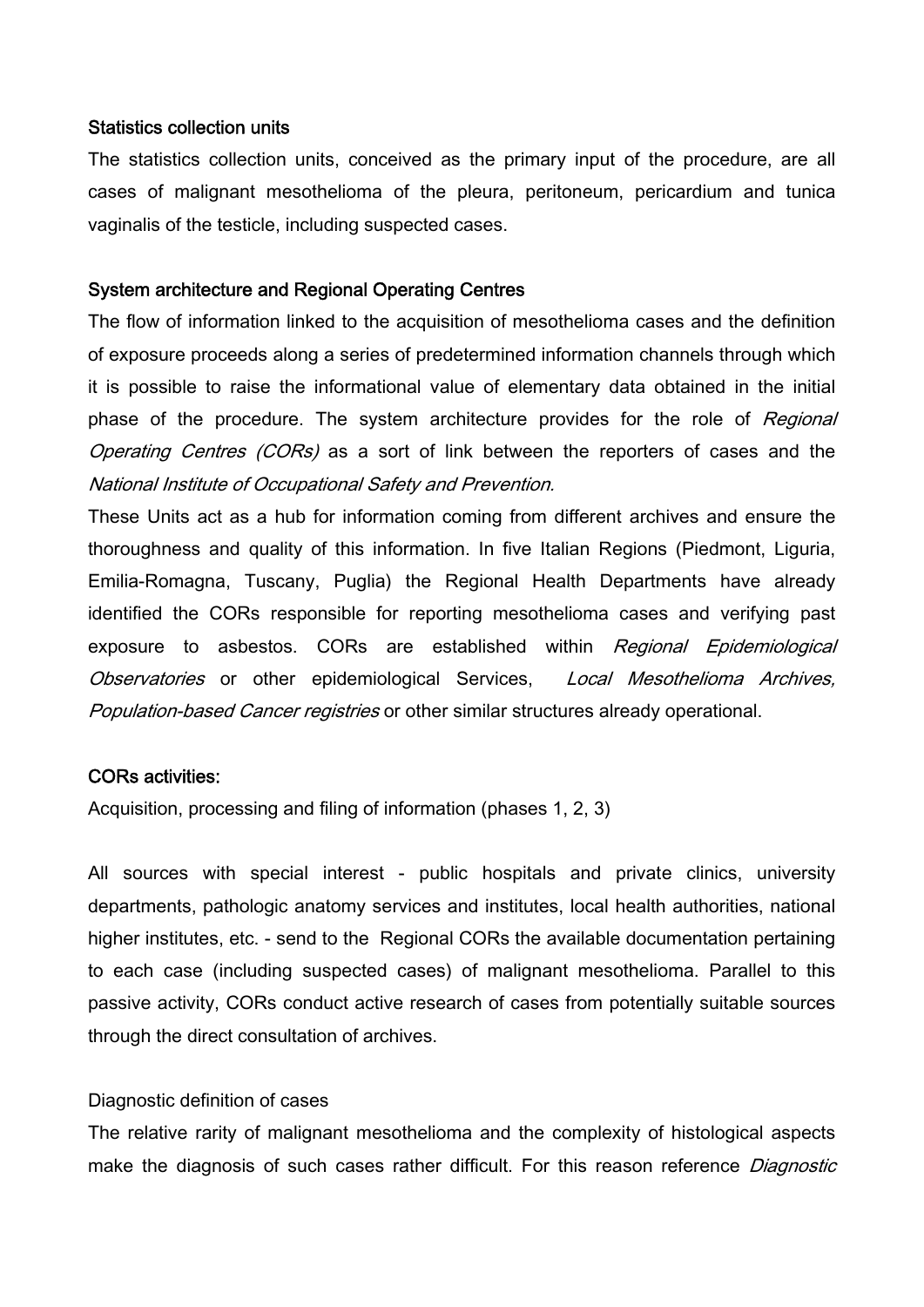protocols have been drafted to permit, whenever possible, the standardised diagnosis of mesothelioma.

A standard interpretative grid allows a breakdown of cases into classes or groups depending on the degree of diagnostic approximation. The application of a minimum admissibility criterion makes it possible to extrapolate confirmed cases in order to move on to the next phase, exposure definition to asbestos. At the same time, consistency controls have been fixed, i.e. criteria and procedures aimed at assessing diagnostic uniformity through a critical revision of the diagnoses received or recorded.

#### Definition of asbestos exposure

The analysis of the patient's professional history, together with information on lifestyle and residential history, is conducted in accordance with a specific protocol including the compilation of a standard questionnaire, for which the interviewer has been trained in advance. The interview is directly with the patient (direct interview) or, having verified his unavailability, with a relative (indirect interview).

The standard classification including different levels enables to asses, according to homogeneous criteria, the presence (or absence) of asbestos exposure, and to assign each case to various levels of probability in relation to asbestos exposure.

If the information acquired through the questionnaire does not permit a precise and unmistakable judgement about environmental or occupational exposure, a further phase of study is conducted. The opinion on the thoroughness and reliability of acquired information is verified through a process of revision and critical appraisal of the compiled questionnaire.

CORs collaborate with local health and public hygiene structures and with occupational prevention, hygiene and safety services for the collection of data on the occupational and residential exposure of identified cases.

#### The technical Committee

A Technical Committee has been set up within the National Institute of Occupational Safety and Prevention (ISPESL), made up of pathologists, epidemiologists, clinicians, hygienists and representatives of CORs, trade unions and employers associations as well as of other public institutions.

This *Committee* has the tasks of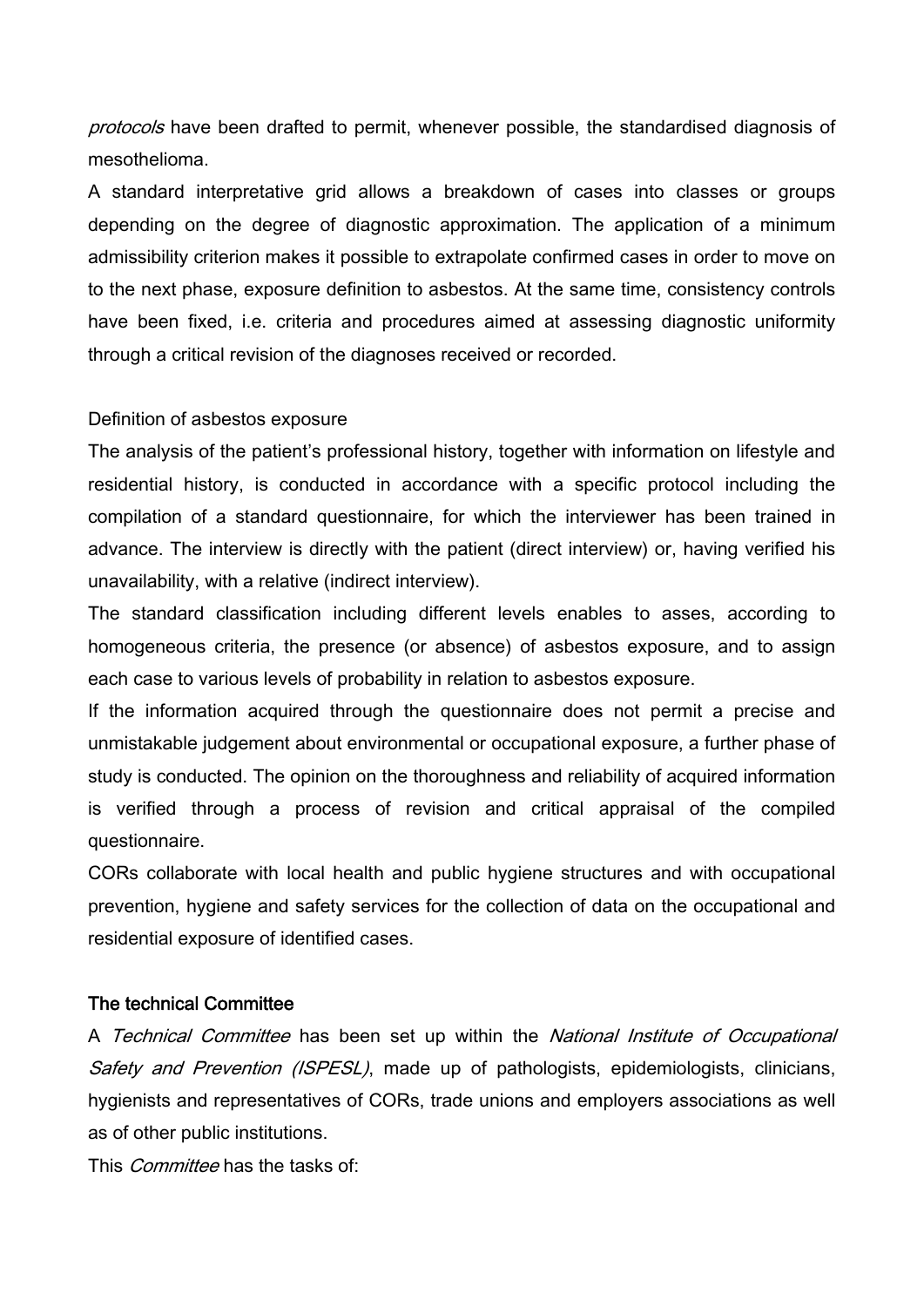- establishing and updating standards for the acquisition of information (procedures, information flows);

- determining processes for verifying the quality of diagnoses and working histories;

- drawing up plans for periodical checks on information procedures;

- fixing methods for the processing of information in accordance with the objectives to be achieved;

- defining the ways in which information is disseminated and used for further researches in compliance with confidentiality constraints.

In carrying out these tasks, an ongoing debate is conducted within the *Committee* on these issues, with the aim of making the best use of what has been learnt over time about the pathology and its correlation with asbestos exposure. Expiring the first three-year term of office, the Technical Committee is waiting to be reappointed.

#### National Institute of Occupational Safety and Prevention (ISPESL).

The Institute has set up a procedure for the acquisition, processing and filing of information received. On the basis of criteria fixed by the Technical Committee, ISPESL elaborates and regularly updates *reference standards* for the detection and registration of cases. On this point, reference Guidelines have been drawn up for the implementation of the information network and for the diagnostic and anamnestic definition of cases.

 The Institute acts as a sorting office for information among CORs in cases of health migrations (i.e. persons addressing to health centres operating in regions different from the residence) and, moreover, provides CORs with useful elements for reconstructing the working history of subjects through an agreement with social security institutes. ISPESL also intends to encourage the work performed by CORs, promoting epidemiological studies on quantitative assessments of risks for exposed populations (both working and non-working), the identification of worker categories exposed to asbestos for whom exposure has so far gone unrecognised, and the identification of other agents that might be the cause of mesothelioma.

#### CRITERIA FOR DIAGNOSTIC DEFINITION

All cases of malignant mesothelioma, even suspected are included and therefore recorded in the National Mesothelioma Register. The case classification provides for 5 groups and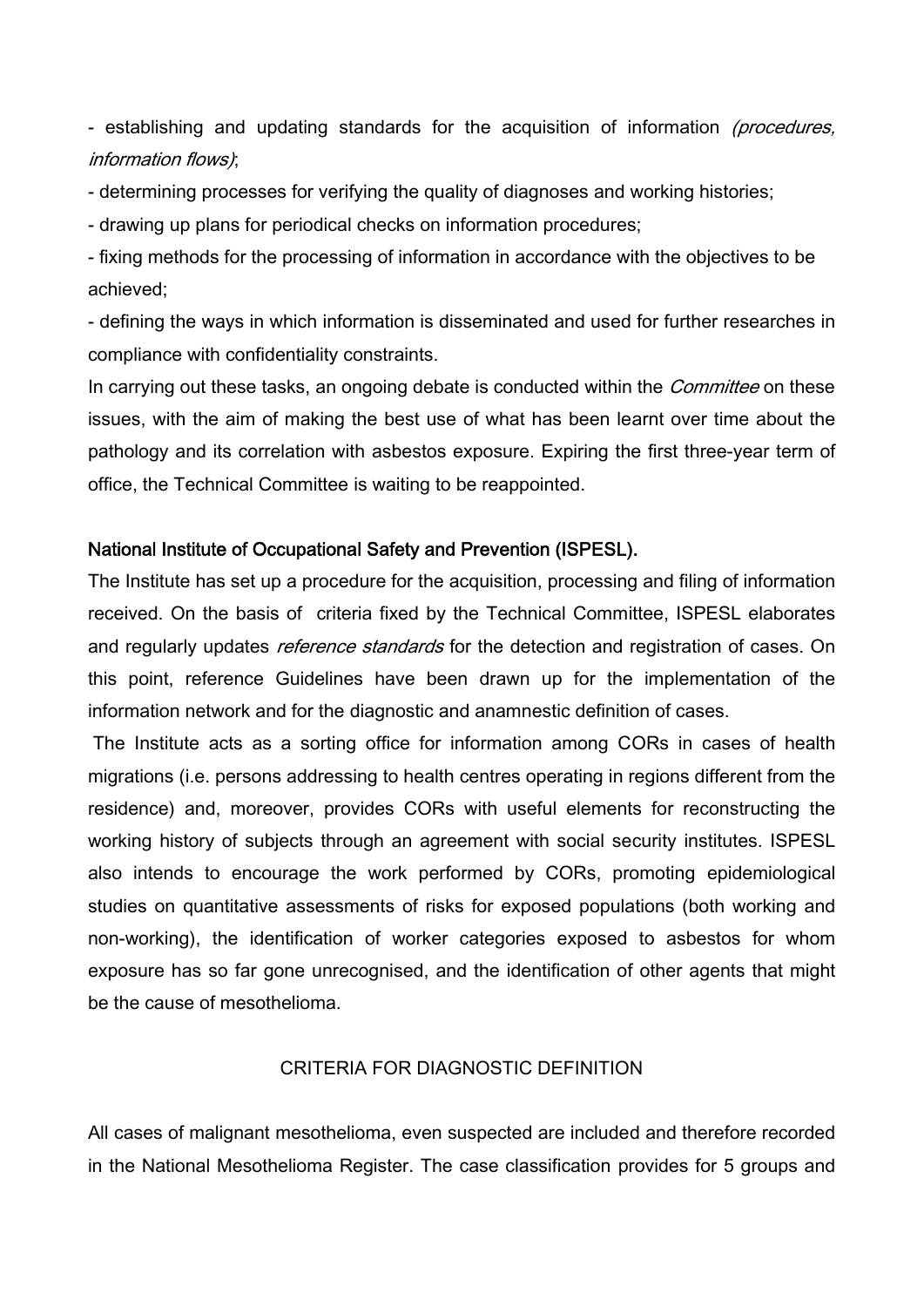several subgroups of decreasing levels of diagnostic certainty, in relation to the procedure and diagnostic certainty achieved:

- 1. malignant mesothelioma that is CERTAIN (with 3 subgroups)
- 2. PROBABLE malignant mesothelioma (with 2 subgroups)
- 3. POSSIBLE malignant mesothelioma (with 2 subgroups)
- 4. malignant mesothelioma TO BE DEFINED (with 3 subgroups)
- 5. NOT malignant mesothelioma

Table 1 briefly shows the diagnostic examinations required and their certainty for including the cases in the various groups and subgroups.

### 1 CERTAIN MALIGNANT MESOTHELIOMA

1.1 The case must be characterised by all the following conditions:

- Microscopic examination on material (histological or cytological with centrifugation of the sediment) enclosed in paraffin, with characteristic morphological pattern. Tissues removed during a post-mortem examination are also included;

- Immunohistochemistry with characteristic immunophenotypical pattern;

- Diagnostic imaging (confirmation of primary pleural or peritoneal neoplastic lesion and exclusion of alternative pathology) or else diagnosis of discharge of mesothelioma or similar assessment made by a clinician.

1.2 The case must be characterised by all the following conditions:

- Microscopic examination on histological material enclosed in paraffin, with characteristic morphological pattern. Tissues removed during a post-mortem examination are also included;

- Immunohistochemistry not carried out or pattern not defined;

- diagnostic imaging (confirmation of primary pleural or peritoneal neoplastic lesion and exclusion of alternative pathology) or else diagnosis of discharge of mesothelioma or similar assessment made by a clinician.

1.3 The case must be characterised by all the following conditions:

- Microscopic examination on histological material enclosed in paraffin, with characteristic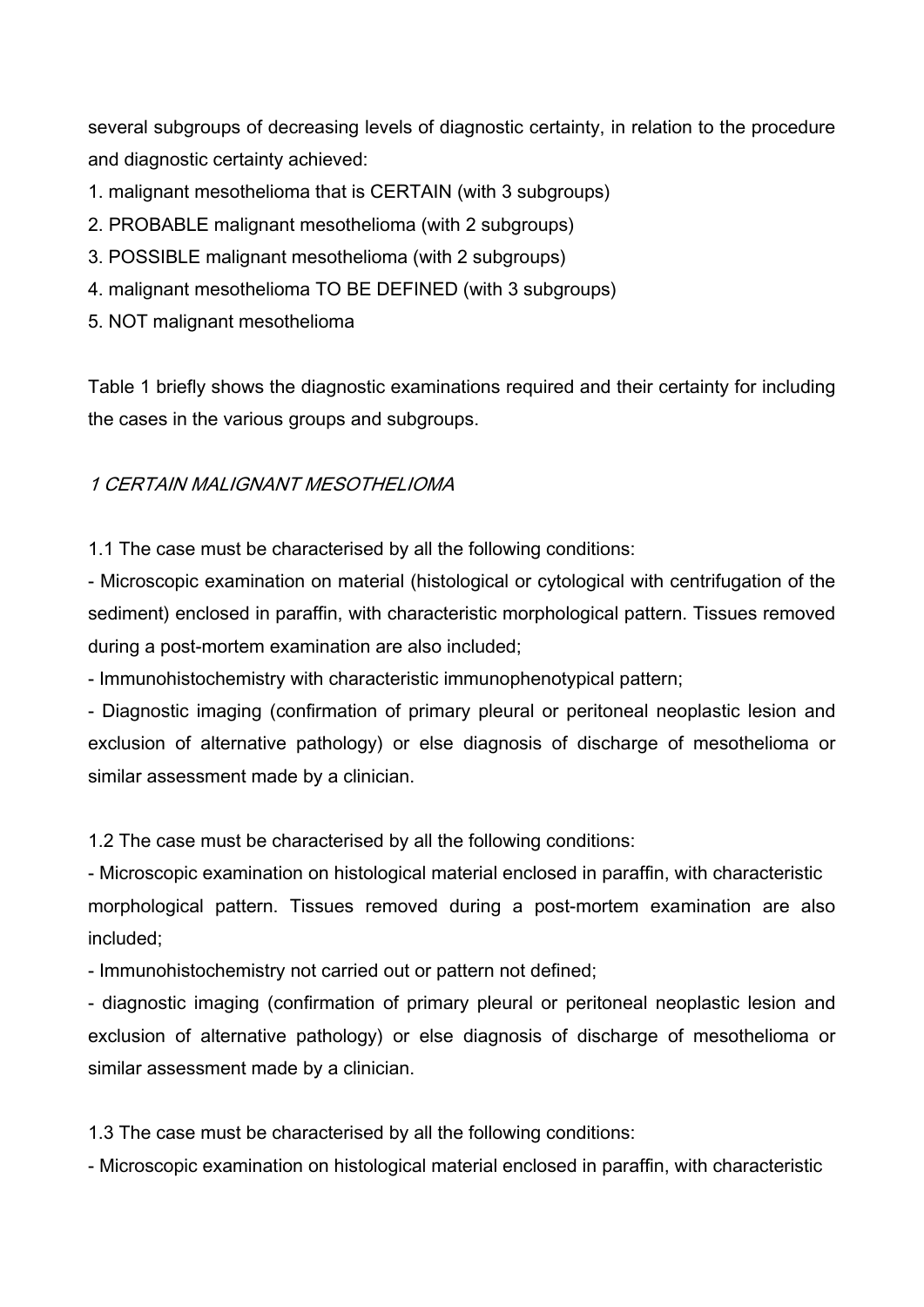morphological pattern. Tissues removed during a post-mortem examination are also included;

- Immunohistochemistry not carried out or pattern not defined;

- Absence of clinical and radiological data available to the Regional Operative Centre (COR) to assess the legitimacy of clinical diagnosis.

#### 2 PROBABLE MALIGNANT MESOTHELIOMA

2.1 The case must be characterised by all the following conditions:

- Histological or cytological examination with enclosure in paraffin carried out, even during an post-mortem examination, but which did not give a result indicating mesothelioma in a clear and reliable way (doubtful case);

- diagnostic imaging (confirmation of primary pleural or peritoneal neoplastic lesion and exclusion of alternative pathology) or else diagnosis of discharge of mesothelioma or similar assessment made by a clinician.

2.2 The case must be characterised by all the following conditions:

- Cytological examination not enclosed in paraffin, carried out even during a post-mortem examination, with characteristic pattern and report expressed in terms clearly indicative of mesothelioma (and not of simple malignant neoplasia);

- Diagnostic imaging (confirmation of primary pleural or peritoneal neoplastic lesion and exclusion of alternative pathology) or else diagnosis of discharge of mesothelioma or similar assessment made by a clinician.

### 3 POSSIBLE MALIGNANT MESOTHELIOMA

3.1 The case must be characterised by:

- Indicative clinical and radiological data;

- Diagnosis of discharge of mesothelioma (the discharge code alone is insufficient, it is necessary to assess the medical record to check that it is not a neoplasia from another site in the body affecting the pleura). Cases in which the records have not been examined are not included in this category;

- Absence of histological examination;

- Absence of cytological examination.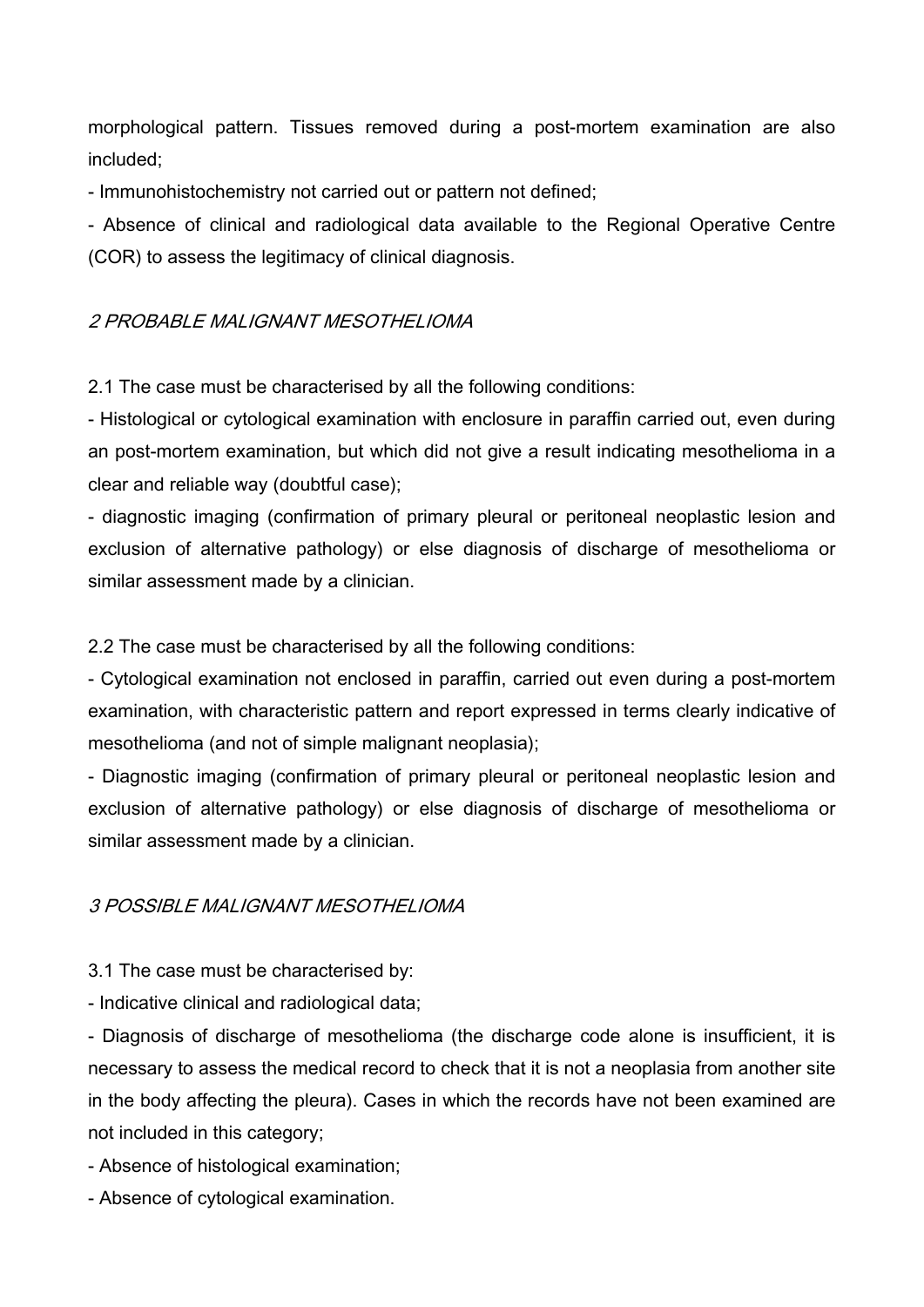3.2 The case must be characterised by:

- Death Certificate Only (DCO) with presence on the ISTAT death certificate of the term "mesothelioma".

Cases in which the death certificate has not been examined are not included in this category;

- Absence of histological examination;
- Absence of cytological examination.
- Absence of clinical and radiological data.

#### 4 CASES TO BE DEFINED

This category must be only used as a "temporary container" in which to classify the cases undergoing verification. Cases occurring in resident persons in another Region must be reported to the relevant COR which will then report them to the ISPESL.

4.1 The case must be characterised by:

- Histological or cytological examination enclosed in paraffin, in the absence of a characteristic

morphological pattern (doubtful case), in the absence of positive diagnosting imaging for mesothelioma or mesothelioma discharge diagnosis or similar assessment made by a clinician.

or

- Immunohistochemistry not carried out, with doubtful immunophenotypical pattern, in the absence of positive diagnostic imaging for mesothelioma or mesothelioma discharge diagnosis or similar assessment made by a clinician.

4.2 The case must be characterised by:

- Hospital Discharge Forms (SDO) diagnosis only, without reading of the medical record and without further diagnostic data.

4.3 The case must be characterised by:

- Only DCO defined on the basis of the ICD IX death code, without reading of the death certificate.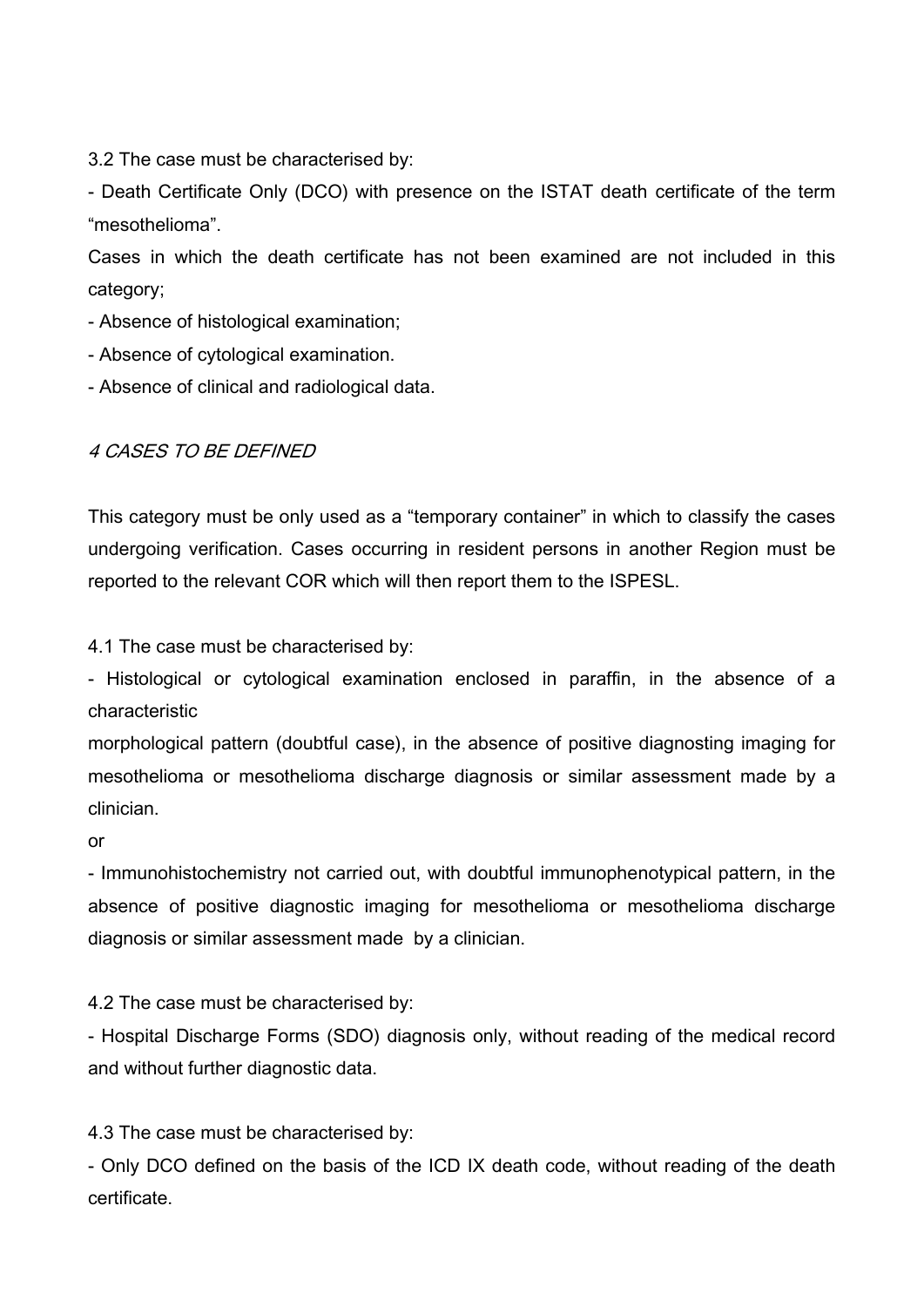#### 5 NON MESOTHELIOMA

This is the level for cases which from level 4.0 are not able to reach a higher level (1.0; 2.0; 3.0) after having ascertained death and having waited at least two months from death (understood as the time limit for the execution of post-mortem examinations which could better define the diagnosis).

#### 2.2 Priority in the Exposure Definition

For cases placed at level 1,2 and 3 it shall be necessary:

- to define possible exposure to asbestos. The "priority criteria" may be applied in case of reconstruction of the personal history:

 - Cases defined as "certain" placed at level 1 are to be considered "high priority" and the procedure for the exposure definition must be applied.

- diagnostic level 2 (probable) and 3 (possible) cases shall be considered as lower priority. In these cases the procedure involving interview, determination and classification of asbestos exposure shall be performed on a representative sample provided that the remaining cases by suitably processed as soon as possible.

- to notify cases to ISPESL ISPESL (re: ReNaM).

to record cases in the appropriate database employed by ISPESL for incidence calculations.

#### 2.3 Criteria of definition for the incidence date

The date of the first diagnosis or incidence date places the case in the specific diagnostic level. This criteria is recommended by the European Network of Cancer Registries (\*) and is applied in numerous population cancer registries.

\* Taken form www.encr.com.fr Euorpean Network of Cancer Registries (ENCR)

#### Recommendations for coding Incidence Date

The date of the first event (of the six listed below) to occur chronologically should be chosen as incidence date. If an event of higher priority occurs within three months of the date initially chosen, the date of the higher priority event should take precedence. Order of declining priority: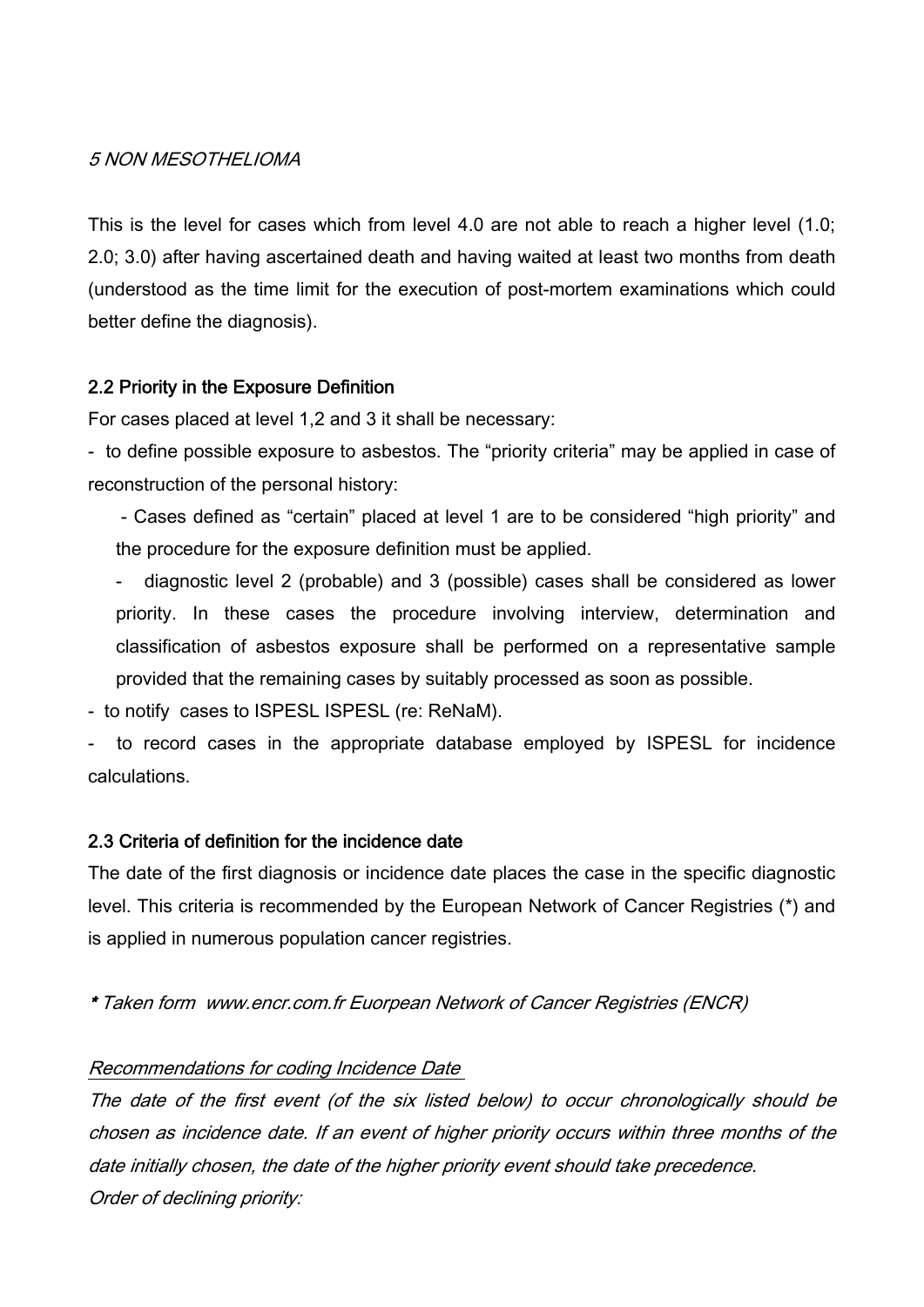- 1. Date of first histological or cytological confirmation of this malignancy (with the exception of histology or cytology at autopsy). This date should be, in the following order:
	- a) date when the specimen was taken (biopsy)
	- b) date of receipt by the pathologist
	- c) date of the pathology report.
- 2. Date of admission to the hospital because of this malignancy.
- 3. When evaluated at an outpatient clinic only: date of first consultation at the outpatient clinic because of this malignancy.
- 4. Date of diagnosis, other than 1, 2 or 3.
- 5. Date of death, if no information is available other than the fact that the patient has died because of a malignancy.
- 6. Date of death, if the malignancy is discovered at autopsy.

Whichever date is selected, the date of incidence should not be later than the date of the start of the treatment, or decision not to treat, or date of death.

The choice of the date of incidence does not determine the coding of the item "basis of diagnosis".

|                                                  | 1. Malignant<br>mesotelioma that is<br><b>CERTAIN</b> |                          |                          | 2. PROBABLE<br>malignant<br>mesothelioma |                          | 3. POSSIBLE<br>malignant<br>mesothelioma |                          | Malignant<br>4.<br>mesothelioma<br><b>SUSPECTED</b><br>TO<br>and<br><b>BE DEFINED</b> |                          |                          |
|--------------------------------------------------|-------------------------------------------------------|--------------------------|--------------------------|------------------------------------------|--------------------------|------------------------------------------|--------------------------|---------------------------------------------------------------------------------------|--------------------------|--------------------------|
| Type of diagnosis                                | 1.1                                                   | 1.2                      | 1.3                      | 2.1                                      | 2.2                      | 3.1                                      | 3.2                      | 4.1                                                                                   | 4.2                      | 4.3                      |
| Histological<br>material enclosed<br>in paraffin | QMC<br>Yes                                            | QMC<br>Yes               | QM<br>C<br>Yes           | QMD<br>Yes                               | $\overline{\phantom{a}}$ |                                          | $\overline{\phantom{a}}$ | QMD                                                                                   | $\blacksquare$           | ٠                        |
| Cytological<br>material enclosed<br>in paraffin  | QMC<br>(Yes if<br>the                                 | QMC<br>if<br>(Yes<br>the | $\overline{\phantom{a}}$ | QMD<br>(Yes if the<br>previous           | $\overline{\phantom{a}}$ | ۰                                        | $\overline{\phantom{a}}$ | QMD                                                                                   | $\overline{\phantom{a}}$ | $\overline{\phantom{a}}$ |

|  |  |  |  | Table 1 - Summary of the classification criteria for cases relevant to ReNaM. |  |
|--|--|--|--|-------------------------------------------------------------------------------|--|
|--|--|--|--|-------------------------------------------------------------------------------|--|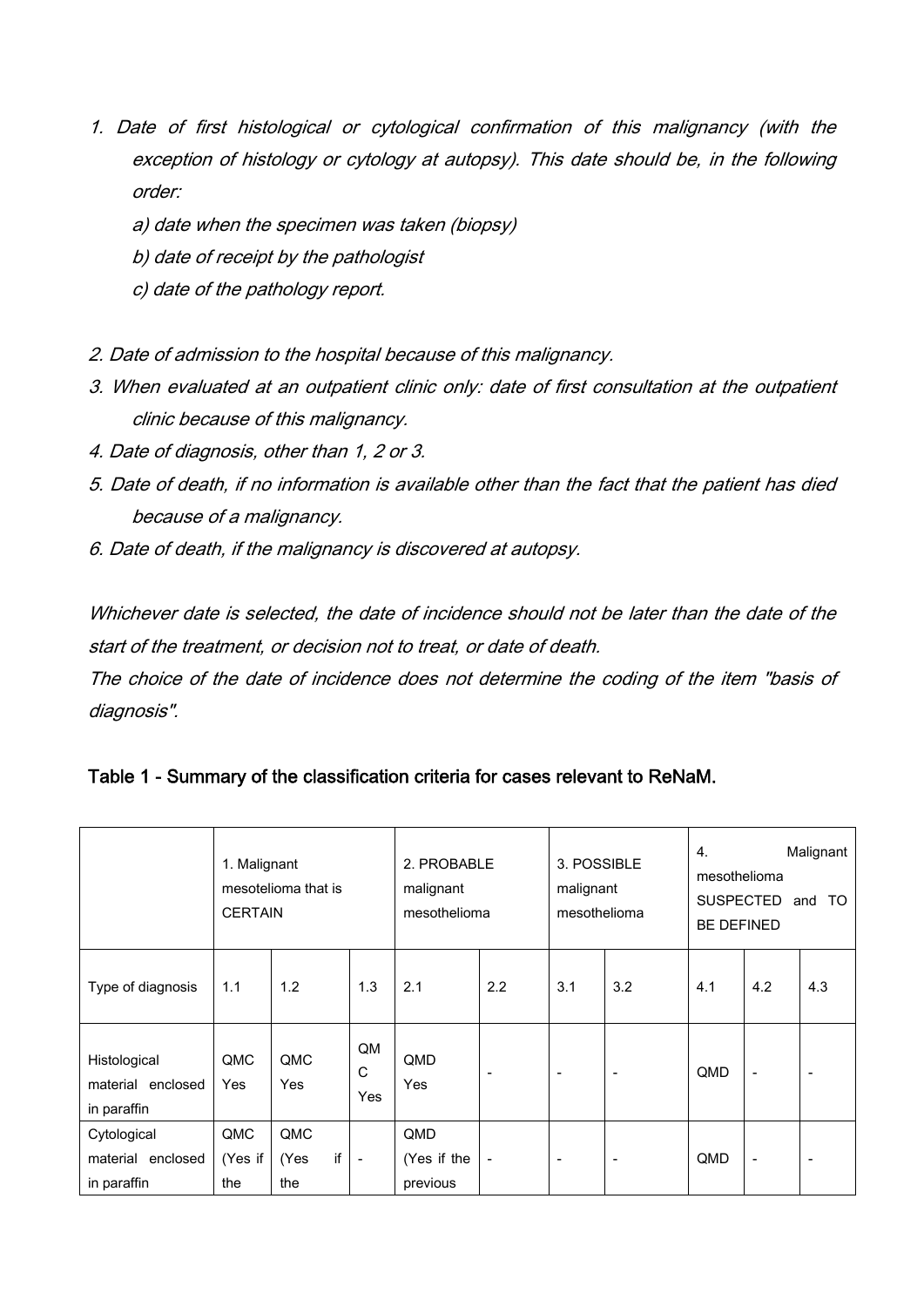|                      | previo                   | previous                 |                              | one is not                   |                |                              |                          |                              |                              |                          |
|----------------------|--------------------------|--------------------------|------------------------------|------------------------------|----------------|------------------------------|--------------------------|------------------------------|------------------------------|--------------------------|
|                      | us                       | one is not               |                              |                              |                |                              |                          |                              |                              |                          |
|                      | one is                   | available)               |                              |                              |                |                              |                          |                              |                              |                          |
|                      | not                      |                          |                              |                              |                |                              |                          |                              |                              |                          |
|                      | availa                   |                          |                              |                              |                |                              |                          |                              |                              |                          |
|                      | ble)                     |                          |                              |                              |                |                              |                          |                              |                              |                          |
|                      |                          |                          |                              |                              |                |                              |                          |                              |                              |                          |
| Cytological          |                          |                          |                              |                              |                |                              |                          |                              |                              |                          |
| material<br>not      | $\overline{\phantom{a}}$ | $\overline{\phantom{a}}$ | $\overline{\phantom{a}}$     | $\qquad \qquad \blacksquare$ | QMC            |                              | $\overline{\phantom{a}}$ | $\overline{\phantom{a}}$     | $\qquad \qquad \blacksquare$ | $\overline{a}$           |
| enclosed<br>in       |                          |                          |                              |                              | Yes            |                              |                          |                              |                              |                          |
| paraffin             |                          |                          |                              |                              |                |                              |                          |                              |                              |                          |
|                      | $\mathsf C$              | $\overline{\phantom{a}}$ | $\qquad \qquad \blacksquare$ | $\blacksquare$               | $\blacksquare$ | $\qquad \qquad \blacksquare$ | $\blacksquare$           | Not                          | $\blacksquare$               | $\overline{a}$           |
| Immunohistochemi     | Yes                      |                          |                              |                              |                |                              |                          | under                        |                              |                          |
| with                 |                          |                          |                              |                              |                |                              |                          | taken                        |                              |                          |
| stry                 |                          |                          |                              |                              |                |                              |                          |                              |                              |                          |
| immunophenotypic     |                          |                          |                              |                              |                |                              |                          | or                           |                              |                          |
| al pattern           |                          |                          |                              |                              |                |                              |                          | doubtf                       |                              |                          |
|                      |                          |                          |                              |                              |                |                              |                          | ul                           |                              |                          |
|                      |                          |                          |                              |                              |                |                              |                          | outco                        |                              |                          |
|                      |                          |                          |                              |                              |                |                              |                          | me                           |                              |                          |
| Diagnostic           | $\mathsf C$              | $\mathsf{C}$             | $\blacksquare$               | $\mathsf C$                  | $\mathsf{C}$   | Indica                       | $\blacksquare$           | $\qquad \qquad \blacksquare$ | $\blacksquare$               | $\overline{a}$           |
| imaging              | Yes                      | Yes                      |                              | Yes                          | Yes            | tive                         |                          |                              |                              |                          |
|                      |                          |                          |                              |                              |                | Yes                          |                          |                              |                              |                          |
| Clinical or Hospital | $\mathbf C$              | $\mathsf{C}$             | $\bar{\phantom{a}}$          | $\mathsf C$                  | $\mathsf{C}$   | Indica                       | $\Box$                   | $\blacksquare$               | Hospi                        | $\blacksquare$           |
| Discharge Forms      | (Yes if                  | (Yes<br>if               |                              | (Yes if the                  | (Yes<br>if     | tive                         |                          |                              | tal                          |                          |
| (SDO) diagnosis      | the                      | the                      |                              | previous                     | the            | (Yes                         |                          |                              | Disch                        |                          |
|                      | previo                   | previous                 |                              | one is not                   | previous       | if the                       |                          |                              | arge                         |                          |
|                      | us                       | one is not               |                              | available)                   | is<br>one      | previo                       |                          |                              | Form                         |                          |
|                      | one is                   | available)               |                              |                              | not            | us                           |                          |                              | (SDO                         |                          |
|                      | not                      |                          |                              |                              | availabl       | one is                       |                          |                              | ) only                       |                          |
|                      | availa                   |                          |                              |                              | e)             | not                          |                          |                              |                              |                          |
|                      | ble)                     |                          |                              |                              |                | availa                       |                          |                              |                              |                          |
|                      |                          |                          |                              |                              |                | ble)                         |                          |                              |                              |                          |
|                      | $\mathbf C$              | $\mathsf{C}$             | $\bar{\phantom{a}}$          | $\mathsf C$                  | $\mathsf C$    | $\overline{a}$               | $\overline{a}$           | $\qquad \qquad \blacksquare$ | $\blacksquare$               | $\overline{\phantom{a}}$ |
| Autopsy diagnosis    | (Yes if                  | if<br>(Yes               |                              | (Yes if the                  | (Yes<br>if     |                              |                          |                              |                              |                          |
|                      | the                      | the                      |                              | previous                     | the            |                              |                          |                              |                              |                          |
|                      | previo                   | previous                 |                              | one is not                   | previous       |                              |                          |                              |                              |                          |
|                      | us                       | one is not               |                              | available)                   | one<br>is      |                              |                          |                              |                              |                          |
|                      | one is                   | available)               |                              |                              | not            |                              |                          |                              |                              |                          |
|                      | not                      |                          |                              |                              | availabl       |                              |                          |                              |                              |                          |
|                      | availa                   |                          |                              |                              | e)             |                              |                          |                              |                              |                          |
|                      | ble)                     |                          |                              |                              |                |                              |                          |                              |                              |                          |
|                      | $\blacksquare$           | $\overline{\phantom{a}}$ | $\qquad \qquad \blacksquare$ | $\blacksquare$               | $\blacksquare$ | $\overline{a}$               | Mesotheli                | $\blacksquare$               | $\blacksquare$               | ICD                      |
| Death certificate    |                          |                          |                              |                              |                |                              | oma                      |                              |                              | $\sf IX$                 |
|                      |                          |                          |                              |                              |                |                              | condition                |                              |                              | Code                     |
|                      |                          |                          |                              |                              |                |                              | Yes                      |                              |                              | only                     |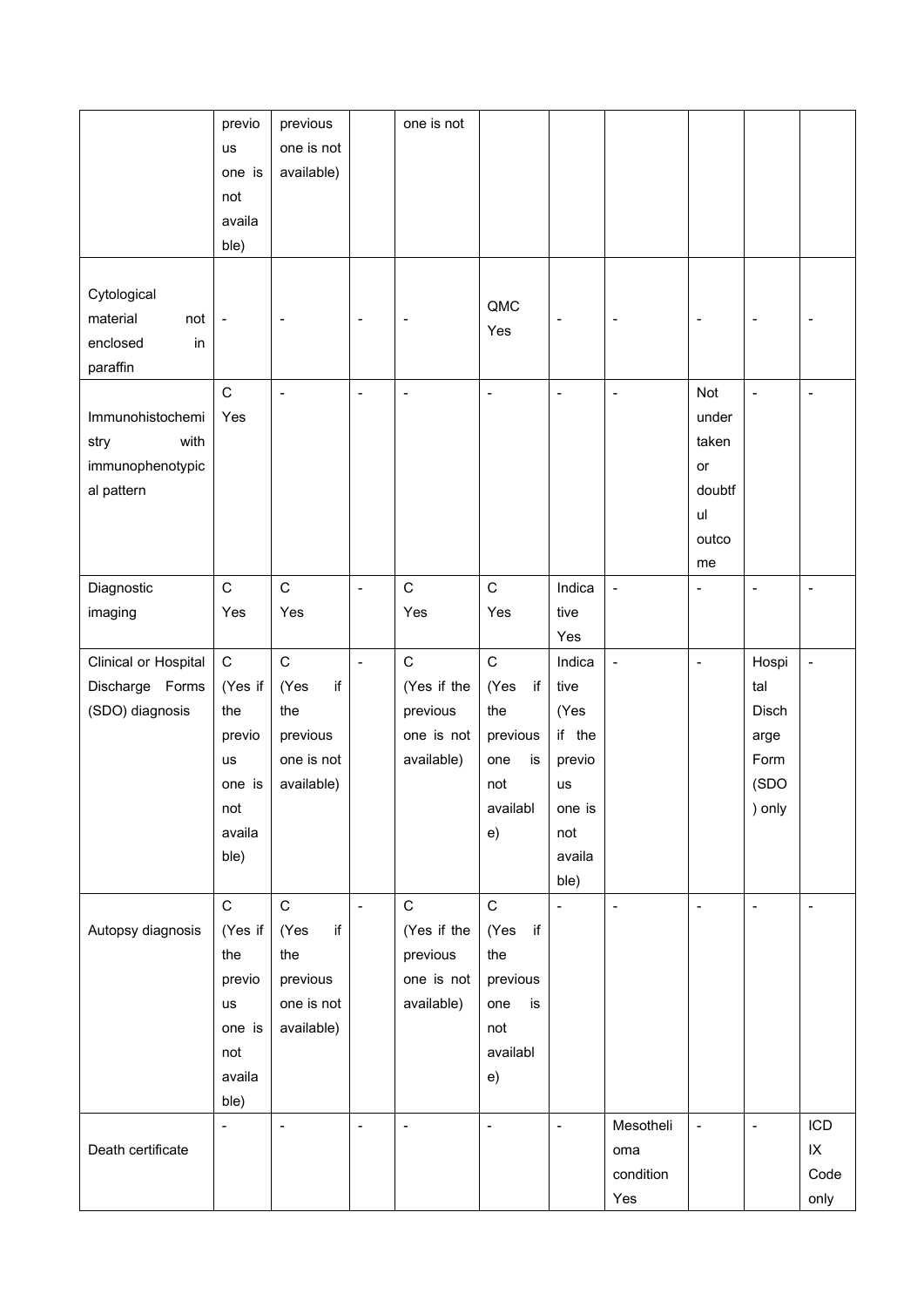QMC: Characteristic Morphological Pattern QMD: Doubtful Morphological Pattern C: Certain YES: Necessary

#### **QUESTIONNAIRE**

#### 3.1 –Contents description

Information on the subject's work and life history with particular regard to possible asbestos exposure is collected by COR through an interview with the patient, if still alive, or with next of kin, using the standard questionnaire approved at a national level. The questionnaire is submitted by suitably trained interviewers.

The questionnaire is divided into 5 parts:

- 1. General Information
- 2. Part A Smoking habits
- 3. Part B Health
- 4. Part C Professional history– general summary
- 5. Part D
- D1 Family background: professional history of family members or household.
- D<sub>2</sub> Environmental conditions
- 6. Part E Answers Reliability
- 7. Part F Professional history (industry form/trades form/other)
- 8. Part G Professional history (agriculture form)
- 9. Part H Armed Services history
- 10. Part I Non-professional history

A specific form shall be filled out for each professional activity reported in the general summary of professional activities (Part C).

Interview type and quality data must also be reported. The revision and the critical appraisal of the questionnaire in terms of thoroughness and reliability is accomplished by Regional Operating Centres.

Additional information may be required during revision and quality assessment (e.g. subsequent direct/telephone interview; contact with co-workers and with territorial workplace health and safety services.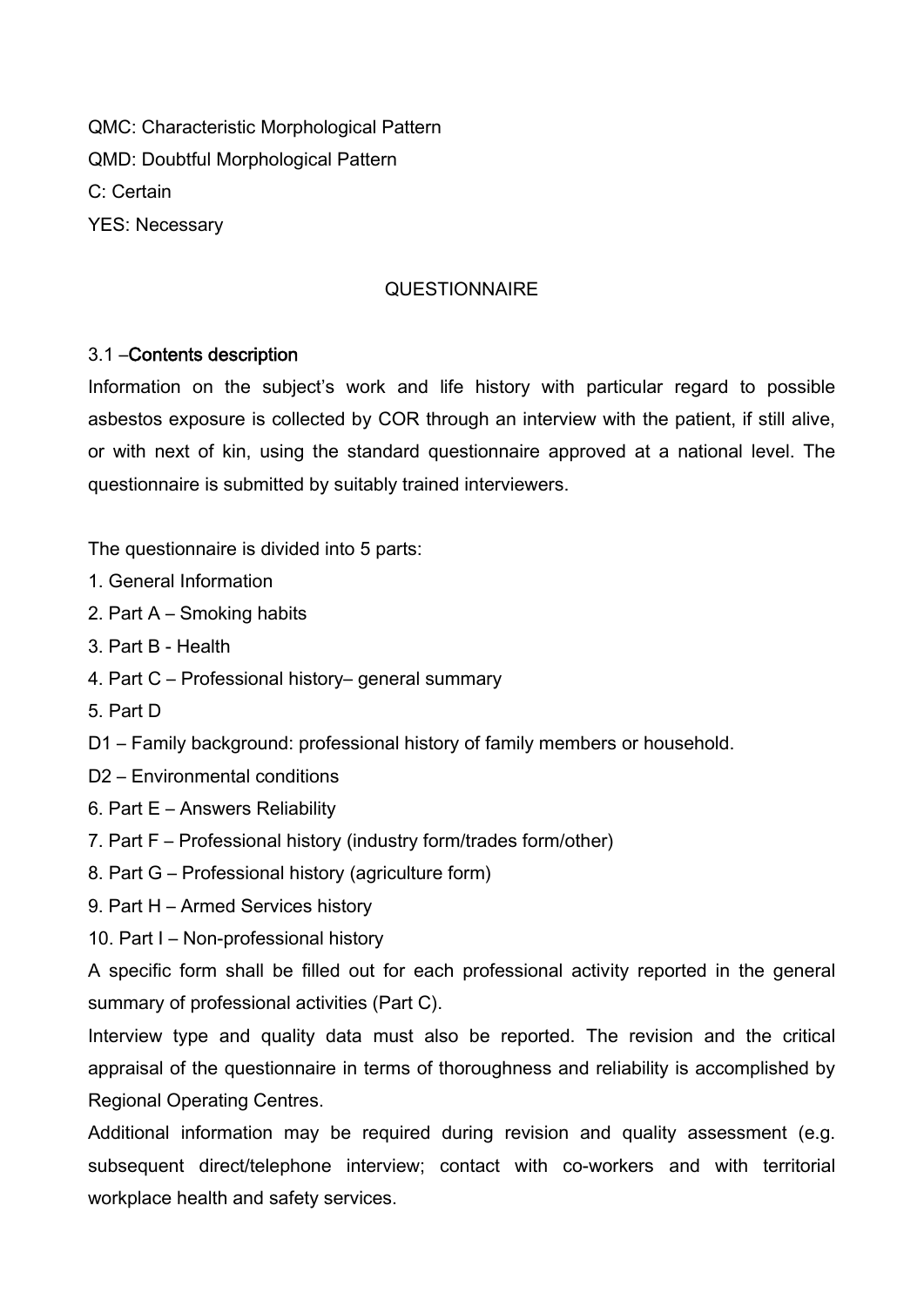## THE QUESTIONNAIRE

### PROFESSIONAL HISTORY AND PERSONAL LIFESTYLE QUESTIONNAIRE

#### Personal data (if the interviewed is other than the patient)

The interview has not been completed for the following reason:

- $\Box$  Unable to find the patient
- $\Box$  Denial of the patient
- □ Physical-emotional constraints
- □ Deceased, unable to locate next of kin.
- □ Deceased, denial by next of kin.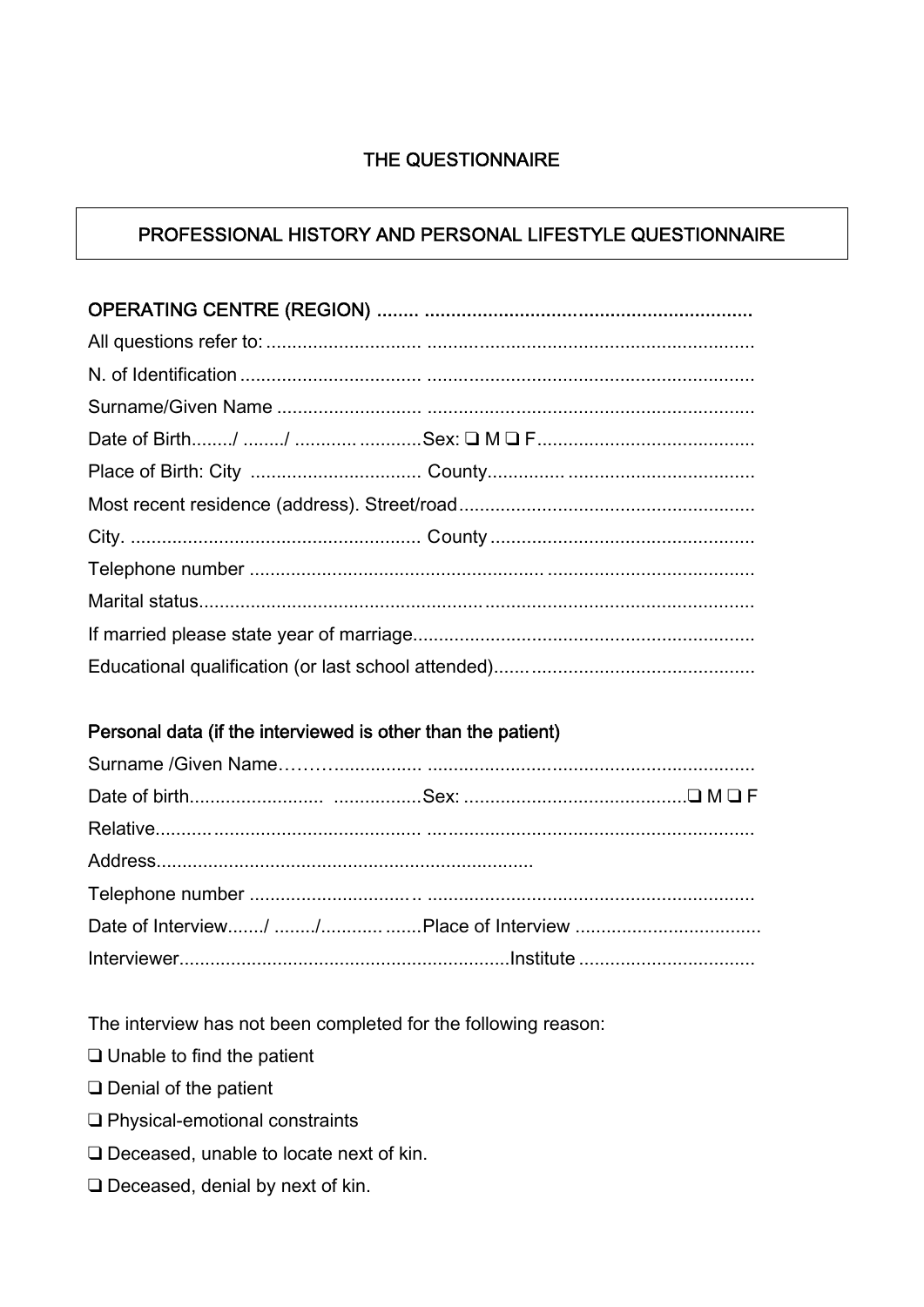# PART A: SMOKING HABITS

| A1. Do you smoke?                                 |              |                     | $\Box$ yes              |
|---------------------------------------------------|--------------|---------------------|-------------------------|
|                                                   |              |                     | $\Box$ no               |
|                                                   |              |                     | $\Box$ have you stopped |
|                                                   |              |                     | $\Box$ I don't know     |
|                                                   |              |                     |                         |
| A2. What do/did you smoke?                        |              |                     |                         |
| $\Box$ Cigarettes                                 |              |                     | $\Box$ filter-tipped    |
|                                                   |              |                     | $\Box$ w/o filter       |
|                                                   |              |                     | $\Box$ both             |
|                                                   |              |                     | $\Box$ I don't know     |
| $\Box$ Cigars                                     |              |                     |                         |
| $\Box$ Pipe                                       |              |                     |                         |
| $\Box$ I don't know                               |              |                     |                         |
|                                                   |              |                     |                         |
| A3. When did you start smoking?                   |              |                     | $\Box$ I don't know     |
| At what age did you stop                          |              |                     | $\Box$ I don't know     |
|                                                   |              |                     |                         |
| A4. How many cigarettes do/did you smoke per day? |              |                     | $\Box$ I don't know     |
|                                                   |              |                     |                         |
| <b>PART B: HEALTH</b>                             |              |                     |                         |
| B1. Have you had a chest X-ray?                   |              |                     |                         |
| $\Box$ YES                                        | $\Box$ NO    | <b>QIDON'T KNOW</b> |                         |
|                                                   |              |                     |                         |
|                                                   |              |                     |                         |
| B2. Have you ever had X-ray therapy treatment?    |              |                     |                         |
| <b>QYES</b>                                       | $\square$ NO | <b>QIDON'T KNOW</b> |                         |
|                                                   |              |                     |                         |
| Beginning of treatment.(year)Therapy Location     |              |                     |                         |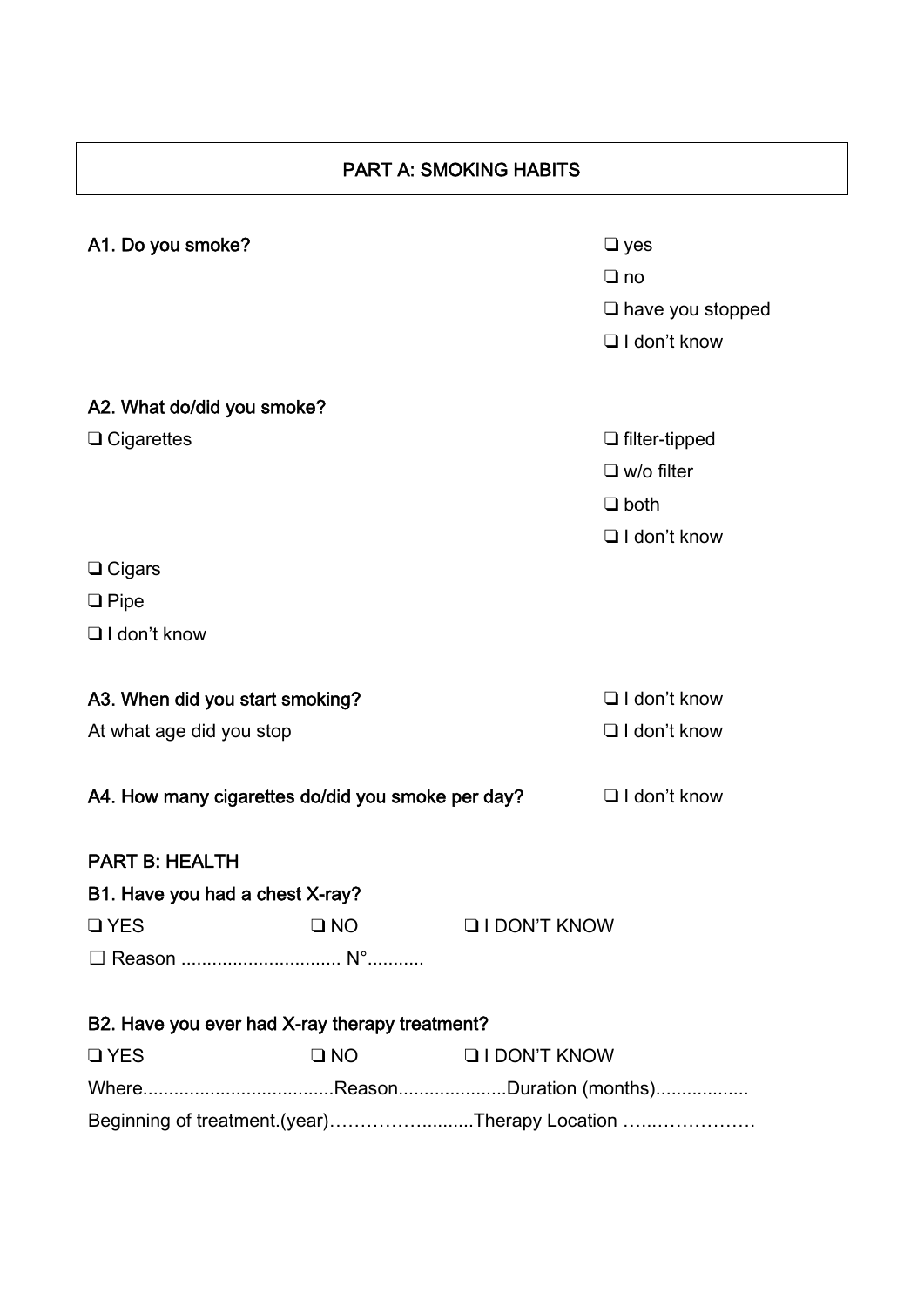|              |                      |                                                          | B3. Do you/have you perceived an INAIL compensation for work related respiratory |  |
|--------------|----------------------|----------------------------------------------------------|----------------------------------------------------------------------------------|--|
| pathologies? |                      |                                                          |                                                                                  |  |
| <b>QYES</b>  |                      | $\Box$ NO $\Box$                                         | <b>QI DON'T KNOW</b>                                                             |  |
|              |                      |                                                          | . If so, please specify the pathology and when you perceived the compensation    |  |
|              |                      |                                                          |                                                                                  |  |
|              |                      | B4. Have you ever had a major bronchopulmonary illness?  |                                                                                  |  |
| <b>QYES</b>  |                      |                                                          | U NO U I DON'T KNOW                                                              |  |
|              |                      |                                                          |                                                                                  |  |
|              |                      |                                                          |                                                                                  |  |
|              |                      | B5. Have you ever had major chest traumas?               |                                                                                  |  |
| <b>QYES</b>  |                      | $\square$ NO                                             | <b>QIDON'T KNOW</b>                                                              |  |
|              |                      | B6. Have occurred tumour pathology cases in your family? |                                                                                  |  |
| <b>QYES</b>  |                      | $\square$ NO                                             | <b>QI DON'T KNOW</b>                                                             |  |
|              | If so, please state: |                                                          |                                                                                  |  |

| <b>DEGREE OF KIN</b> | <b>TUMOUR</b> | <b>YEAR</b> |
|----------------------|---------------|-------------|
|                      |               |             |
|                      |               |             |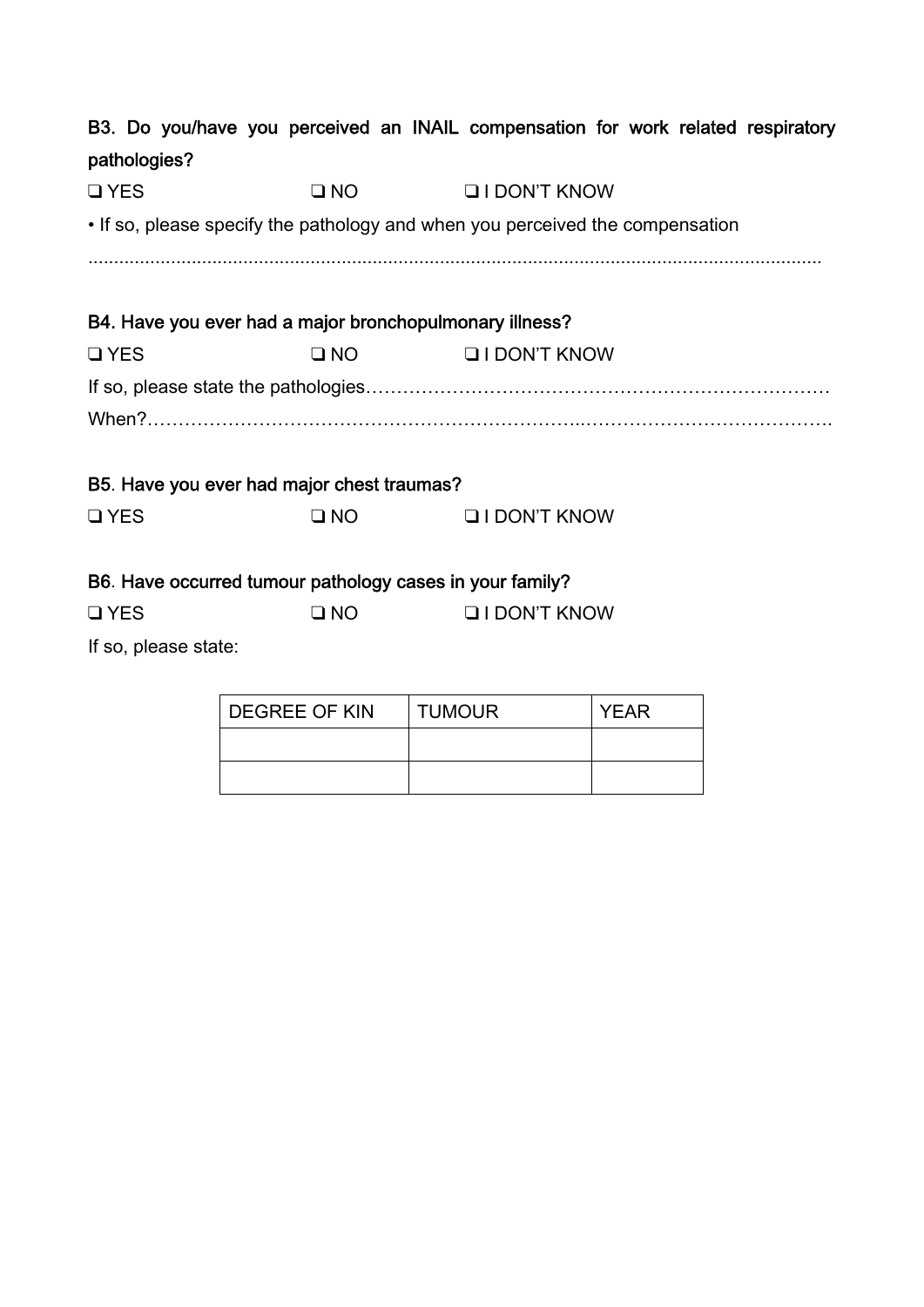# PART C: OCCUPATIONAL HISTORY GENERAL SUMMARY

Please fill out a specific form for each work activity performed: "Trade/Industry", "Farming", "Military". Report non-professional activities in the "Hobby" form.

| C1. Are you working? |           |
|----------------------|-----------|
| $\square$ YES        | $\Box$ NO |
|                      |           |

C2. Complete occupational history (including military service data).

| N. | <b>FROM</b> |            | TO.         | NAME OF THE    | <b>TASK</b> |
|----|-------------|------------|-------------|----------------|-------------|
|    | <b>AGE</b>  | YEAR   AGE | <b>YEAR</b> | <b>COMPANY</b> |             |
|    |             |            |             |                |             |
|    |             |            |             |                |             |
|    |             |            |             |                |             |

NOTE: in case of discontinuous or casual employment, state the overall duration.

Is the employment card available?

❑ YES ❑ NO ❑ I DON'T KNOW

C3. Do you or have you ever performed casual works?

❑ YES ❑ NO

If so, please states details in the complete professional history section.

# PART D: FAMILY HISTORY

# D.1 Next of kin/cohabitant working history

(limited to the period of cohabitation )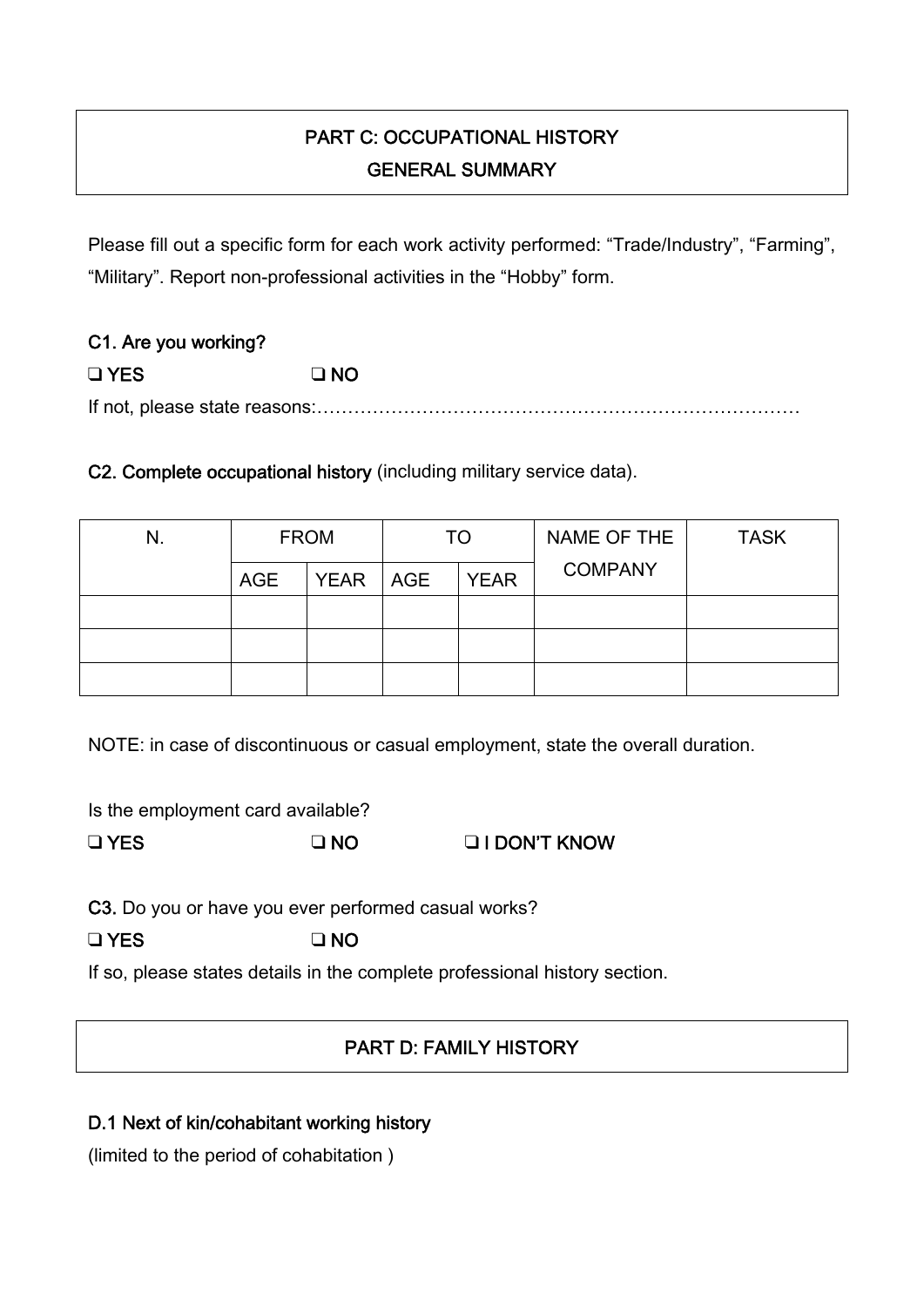## Family Members (only cohabitants)

| Kinship        | Cohabitation | Description<br>of <sub>l</sub> | $a^*$ | Clothes** |
|----------------|--------------|--------------------------------|-------|-----------|
|                | (fromto)     | working activity               |       |           |
|                |              | (economic                      |       |           |
|                |              | sector<br>and                  |       |           |
|                |              | tasks)                         |       |           |
| Father         |              |                                |       |           |
| Mother         |              |                                |       |           |
|                |              |                                |       |           |
| Spouse         |              |                                |       |           |
| Other next of  |              |                                |       |           |
| kin/cohabitant |              |                                |       |           |
| Other next of  |              |                                |       |           |
| kin/cohabitant |              |                                |       |           |
| Other next of  |              |                                |       |           |
| kin/cohabitant |              |                                |       |           |
| Other next of  |              |                                |       |           |
| kin/cohabitant |              |                                |       |           |
| Other next of  |              |                                |       |           |
| kin/cohabitant |              |                                |       |           |
| Other next of  |              |                                |       |           |
| kin/cohabitant |              |                                |       |           |
| Other next of  |              |                                |       |           |
| kin/cohabitant |              |                                |       |           |
| Other next of  |              |                                |       |           |
| kin/cohabitant |              |                                |       |           |

\* did the job entail the use of asbestos or asbestos-containing items?

\*\* Were workers clothing taken home?

# In case of positive answer fill out the following form in column a

Relative: degree of kinship.................................................................................................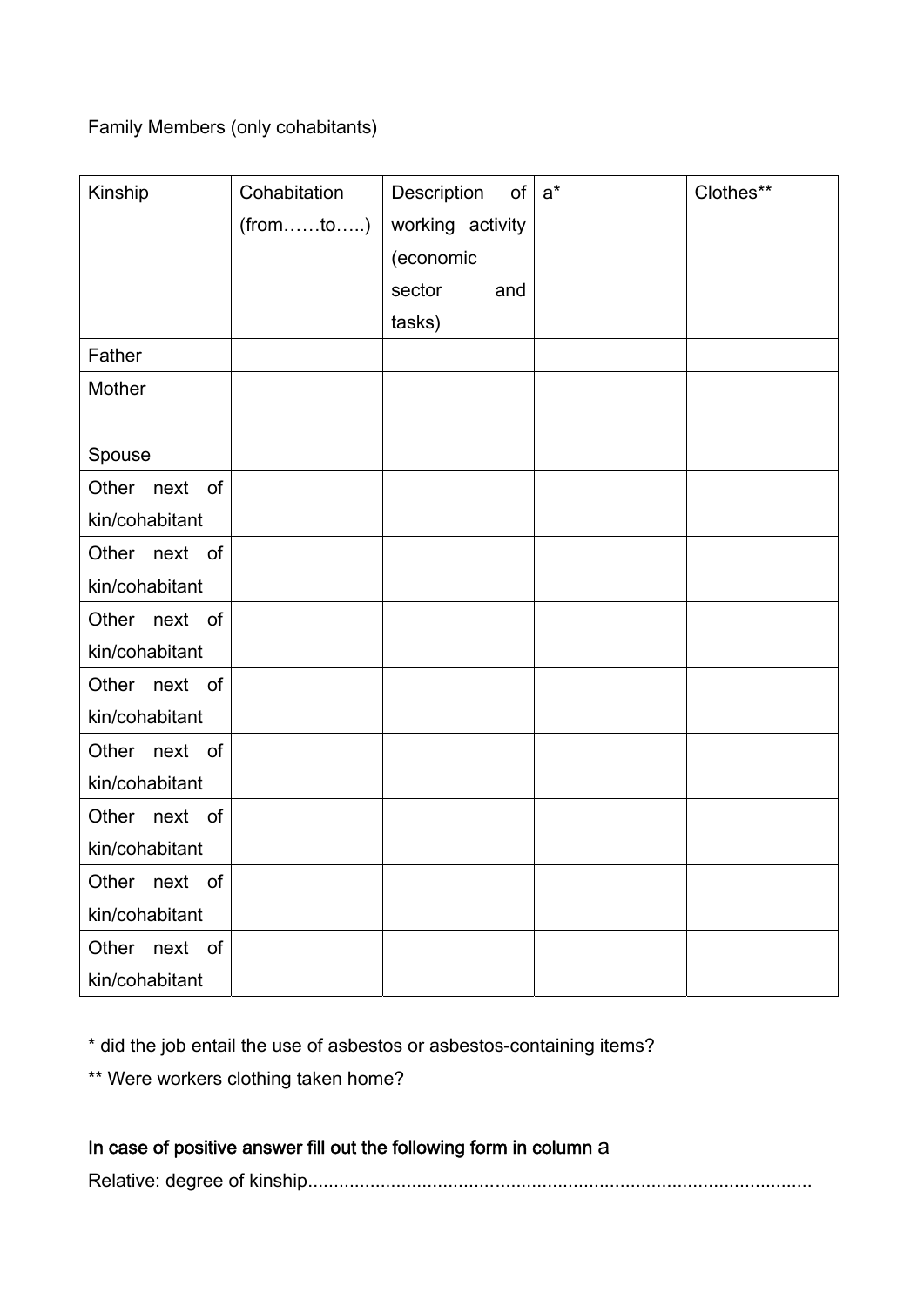| Period | Company           | Main     | Unit     | Task        | and   Clothing | Washing |
|--------|-------------------|----------|----------|-------------|----------------|---------|
|        | name and products |          | activity | job         | a)             | (b)     |
|        | location          | and      |          | description |                |         |
|        |                   | services |          |             |                |         |

(If possible list only the jobs performed during the period of cohabitation)

(a) cross if workers clothing were brought home

(b) cross if workers clothing were brushed and washed at home.

Does your next of kin perceive the INAIL (Italian National Institute for Insurance against Occupational Accidents) occupational disease pension?

❑ YES ❑ NO ❑ I DON'T KNOW

If so, specify the disease and the and INAIL compensation starting date:.........................

#### D<sub>2</sub> Environmental condition

#### RESIDENTIAL HISTORY

| Number            | of   Period        | Municipality and | Address | Type of dwelling      |
|-------------------|--------------------|------------------|---------|-----------------------|
| dwellings         | from $ $ (from to) | county code      |         | $(\dot{\phantom{a}})$ |
| birth to the date |                    |                  |         |                       |
| of diagnosis      |                    |                  |         |                       |
|                   |                    |                  |         |                       |
|                   |                    |                  |         |                       |
|                   |                    |                  |         |                       |
|                   |                    |                  |         |                       |
|                   |                    |                  |         |                       |
|                   |                    |                  |         |                       |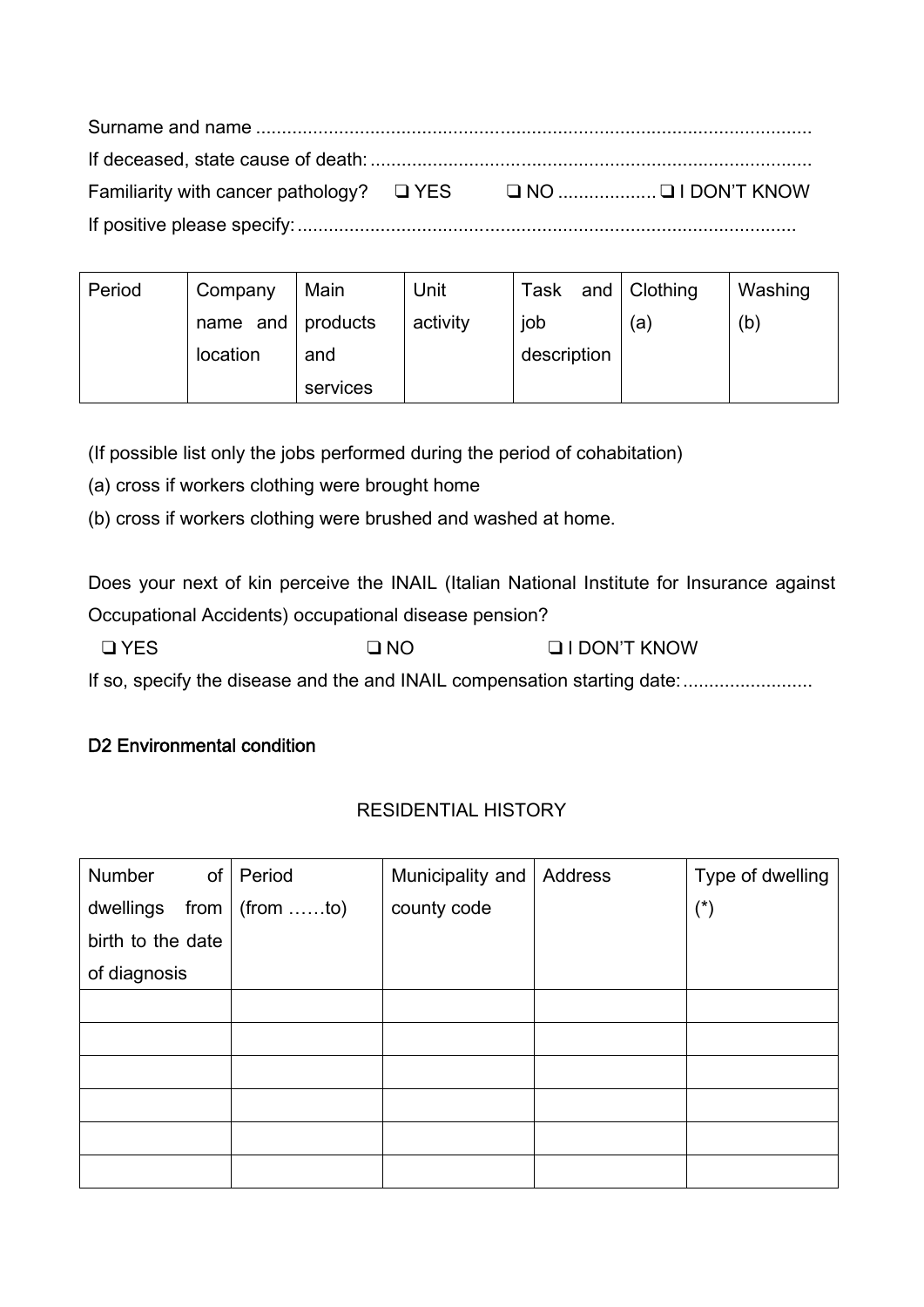- (\*) Dwelling types :  $1 =$  Rural o farm house
	- 2 = House or Villa
	- 3 = Apartment
	- 4 = Communities (boarding house, hostel,
	- barracks, colleges, shelters)
	- 5 = Other (Specify)

Were asbestos cement items (i.e. eternit-coverings, ceilings, water boilers, panels behind the stoves, other) present in the building after 1945?

........................................................................................................................................ ........................................................................................................................................ ........................................................................................................................................ Modalities and workers involved in the maintenance operations ................................................................ .......................................................................

### The dwelling was adjacent to:

| □ Chemical/petrochemical plant in the period distance        |  |
|--------------------------------------------------------------|--|
|                                                              |  |
|                                                              |  |
|                                                              |  |
|                                                              |  |
| □ Railway production and repair plants in the perioddistance |  |
|                                                              |  |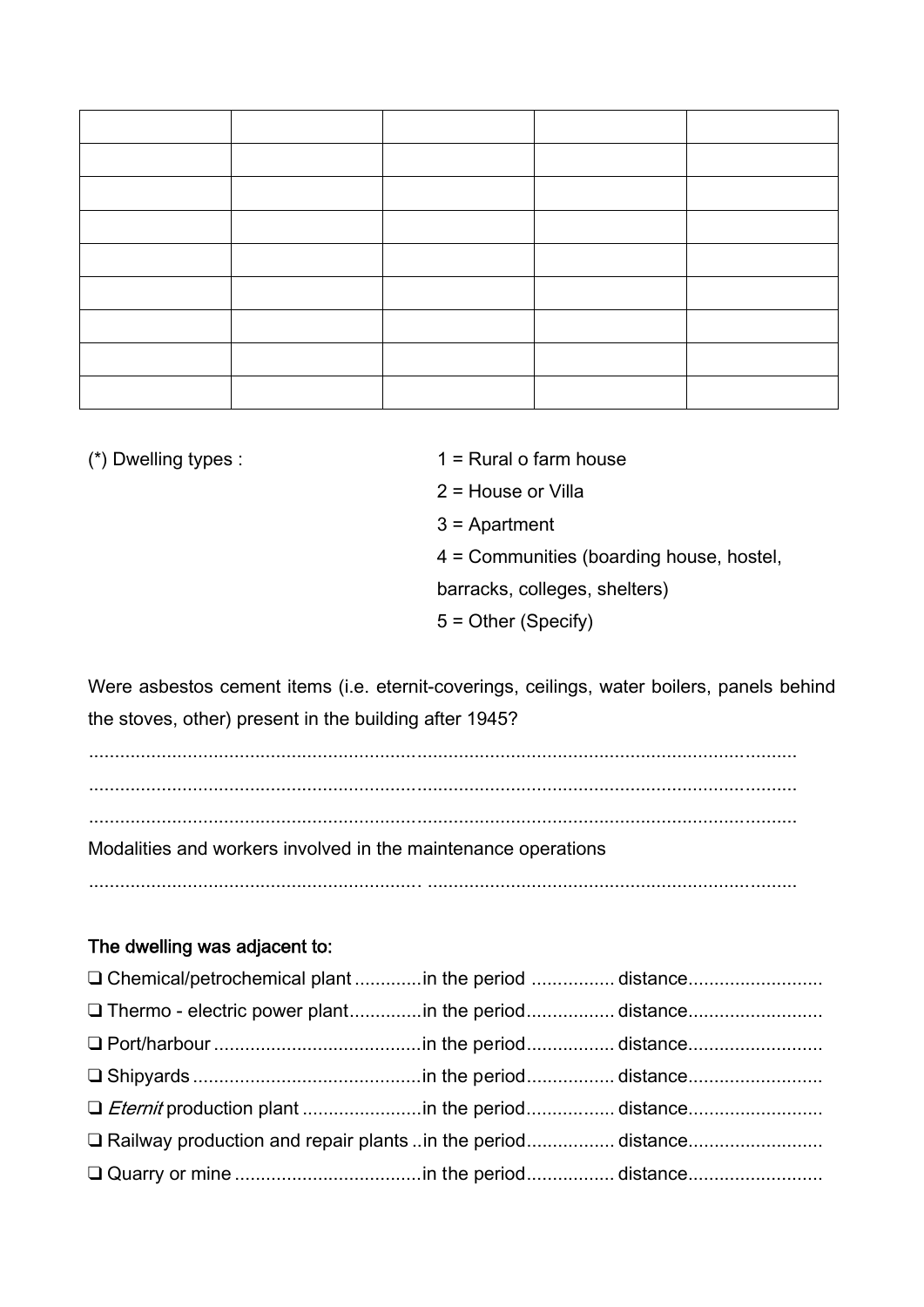Have you regularly attended public places or transports vehicles such as:

|  | □ cinemasperiod  from/toname  municipality                 |  |
|--|------------------------------------------------------------|--|
|  |                                                            |  |
|  |                                                            |  |
|  | □ trains/subways/ferries period  from/toname  municipality |  |
|  |                                                            |  |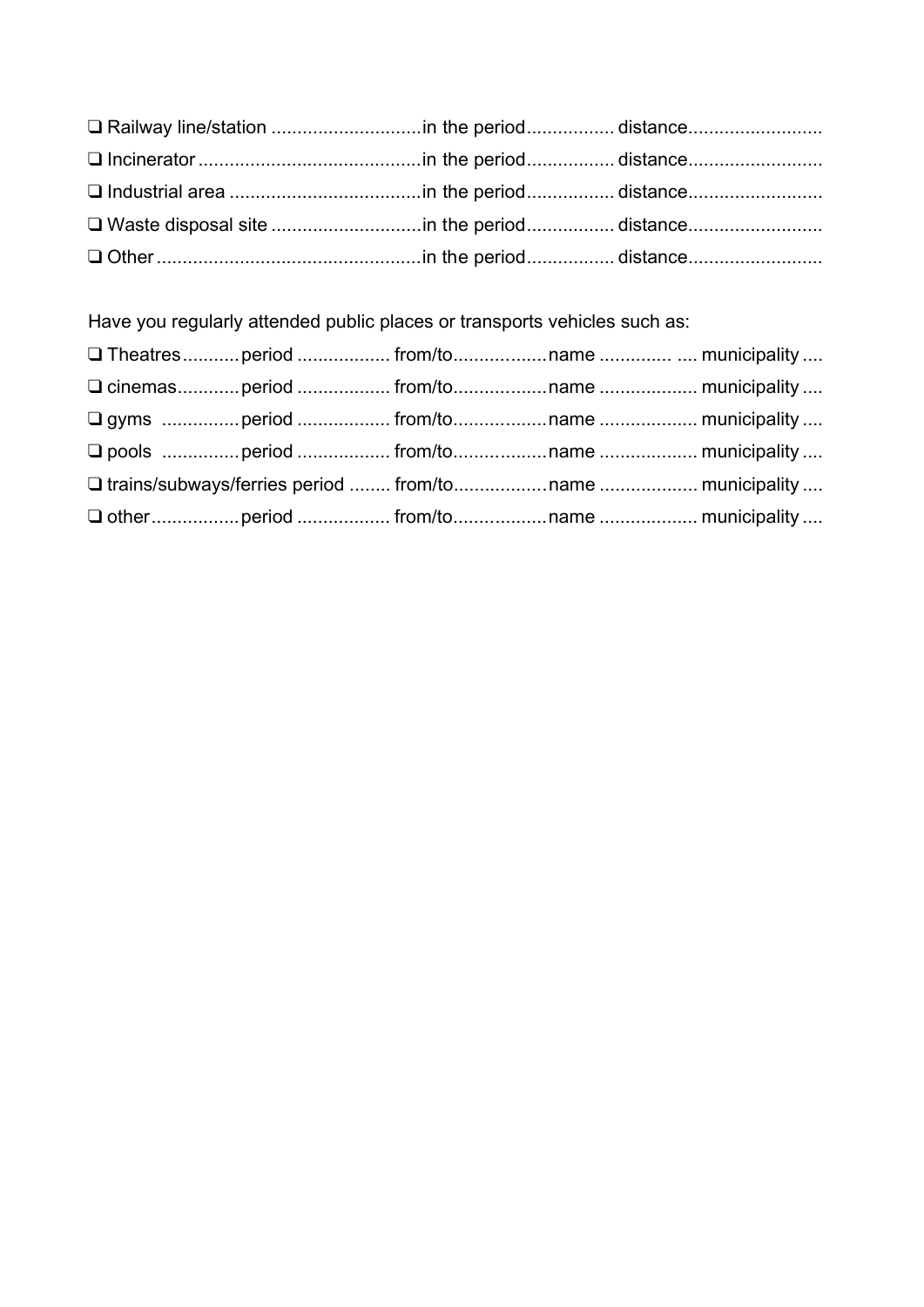# E: COMPLETENESS OF THE DATA AND ACCURACY OF THE INFORMATION GATHERED

| E1. Completeness of information   |                     |                                                                                          |             |
|-----------------------------------|---------------------|------------------------------------------------------------------------------------------|-------------|
| $\Box$ Poor                       | $\Box$ Partial      | $\Box$ Sufficient                                                                        | $\Box$ Good |
| E2. Attitude-toward the interview |                     |                                                                                          |             |
| $\Box$ Positive                   | $\Box$ with reserve | $\Box$ Negative                                                                          |             |
| E3. Motivation                    |                     |                                                                                          |             |
| $\Box$ Good                       | $\Box$ Sufficient   | $\Box$ Low                                                                               |             |
| E4. stage of the disease          |                     |                                                                                          |             |
| $\Box$ Initial                    | $\Box$ Advanced     | $\Box$ unapplicable                                                                      |             |
|                                   |                     | (interview carried out with a substitute)                                                |             |
|                                   |                     | Are there other relatives or colleagues who could furnish more detailed information with |             |
|                                   |                     | respect to specific periods? If so, please indicate addresses and phone numbers.         |             |
|                                   |                     |                                                                                          |             |
|                                   |                     |                                                                                          |             |
|                                   |                     |                                                                                          |             |
| Remarks:                          |                     |                                                                                          |             |
|                                   |                     |                                                                                          |             |
|                                   |                     |                                                                                          |             |
|                                   |                     |                                                                                          |             |
|                                   |                     |                                                                                          |             |
|                                   |                     |                                                                                          |             |
| Place of the interview            |                     | Interviewer signature                                                                    |             |
|                                   |                     |                                                                                          |             |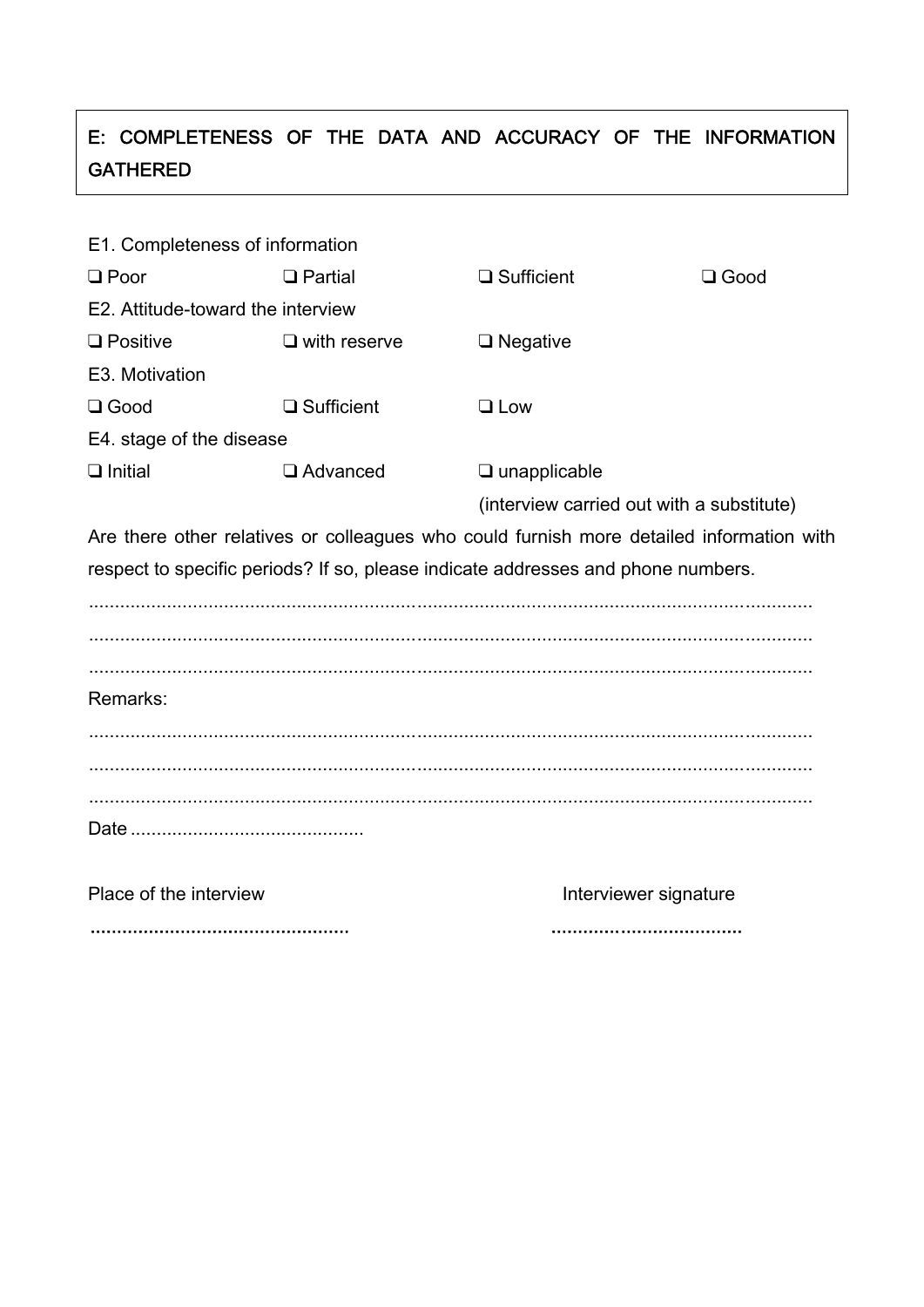# F: PROFESSIONAL HISTORY

| INDUSTRY/MANUFACTURE/OTHER FORMS |
|----------------------------------|
|----------------------------------|

|                           | (form to be used for each professional task related to the working activity) |                      |                            |  |  |  |
|---------------------------|------------------------------------------------------------------------------|----------------------|----------------------------|--|--|--|
|                           |                                                                              |                      |                            |  |  |  |
|                           |                                                                              |                      |                            |  |  |  |
|                           |                                                                              |                      |                            |  |  |  |
|                           |                                                                              |                      |                            |  |  |  |
|                           |                                                                              |                      |                            |  |  |  |
|                           |                                                                              |                      |                            |  |  |  |
|                           |                                                                              |                      |                            |  |  |  |
| The company is: operating |                                                                              | $\Box$ not operating | $\Box$ I don't know $\Box$ |  |  |  |
|                           |                                                                              |                      |                            |  |  |  |
|                           |                                                                              |                      |                            |  |  |  |
|                           |                                                                              |                      |                            |  |  |  |
|                           |                                                                              |                      |                            |  |  |  |
| F2. Contract type:        |                                                                              |                      |                            |  |  |  |
| $\Box$ full time          |                                                                              |                      |                            |  |  |  |
| $\Box$ part time          |                                                                              |                      |                            |  |  |  |
| $\square$ seasonal        |                                                                              |                      |                            |  |  |  |
|                           | F3. General description of the working environment                           |                      |                            |  |  |  |
|                           |                                                                              |                      |                            |  |  |  |
|                           |                                                                              |                      |                            |  |  |  |
|                           | F4. Detailed description of the working environment:                         |                      |                            |  |  |  |
| $\cdot$ Size              |                                                                              |                      |                            |  |  |  |
|                           |                                                                              |                      |                            |  |  |  |
|                           |                                                                              |                      |                            |  |  |  |
|                           |                                                                              |                      |                            |  |  |  |
|                           |                                                                              |                      |                            |  |  |  |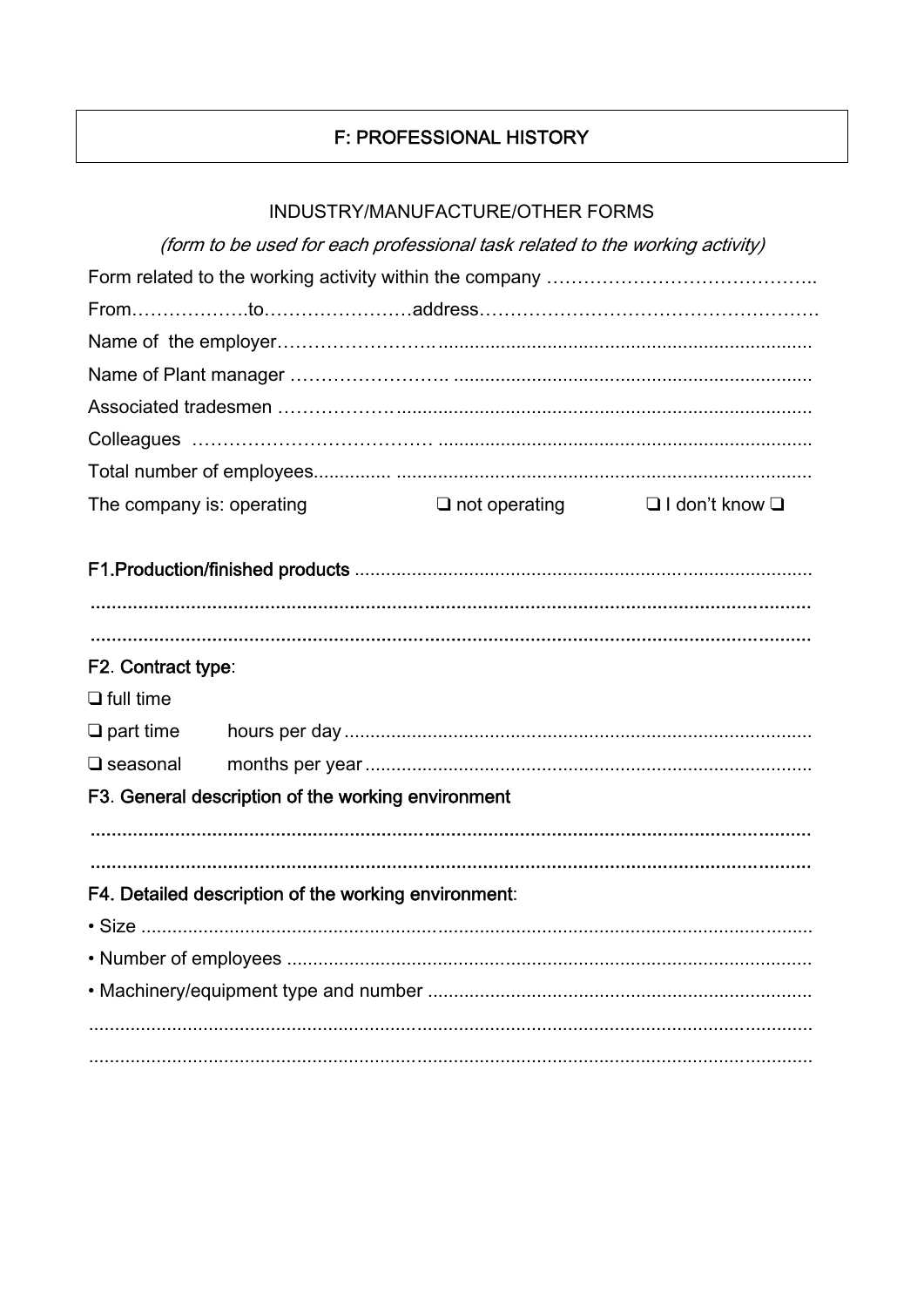| F7. Were dust, gases or vapours present in working place?          | <b>Q</b> YES | $\square$ NO |
|--------------------------------------------------------------------|--------------|--------------|
| • Were ventilation systems fitted?                                 | $\Box$ YES   | $\square$ NO |
| F8. Did you use dust personal protection equipment?                | $\Box$ YES   | $\square$ NO |
| . The personal protection equipment was used to perform which task |              |              |
| • Did you use heat personal protection equipment?                  | $\Box$ YES   | $\square$ NO |
|                                                                    |              |              |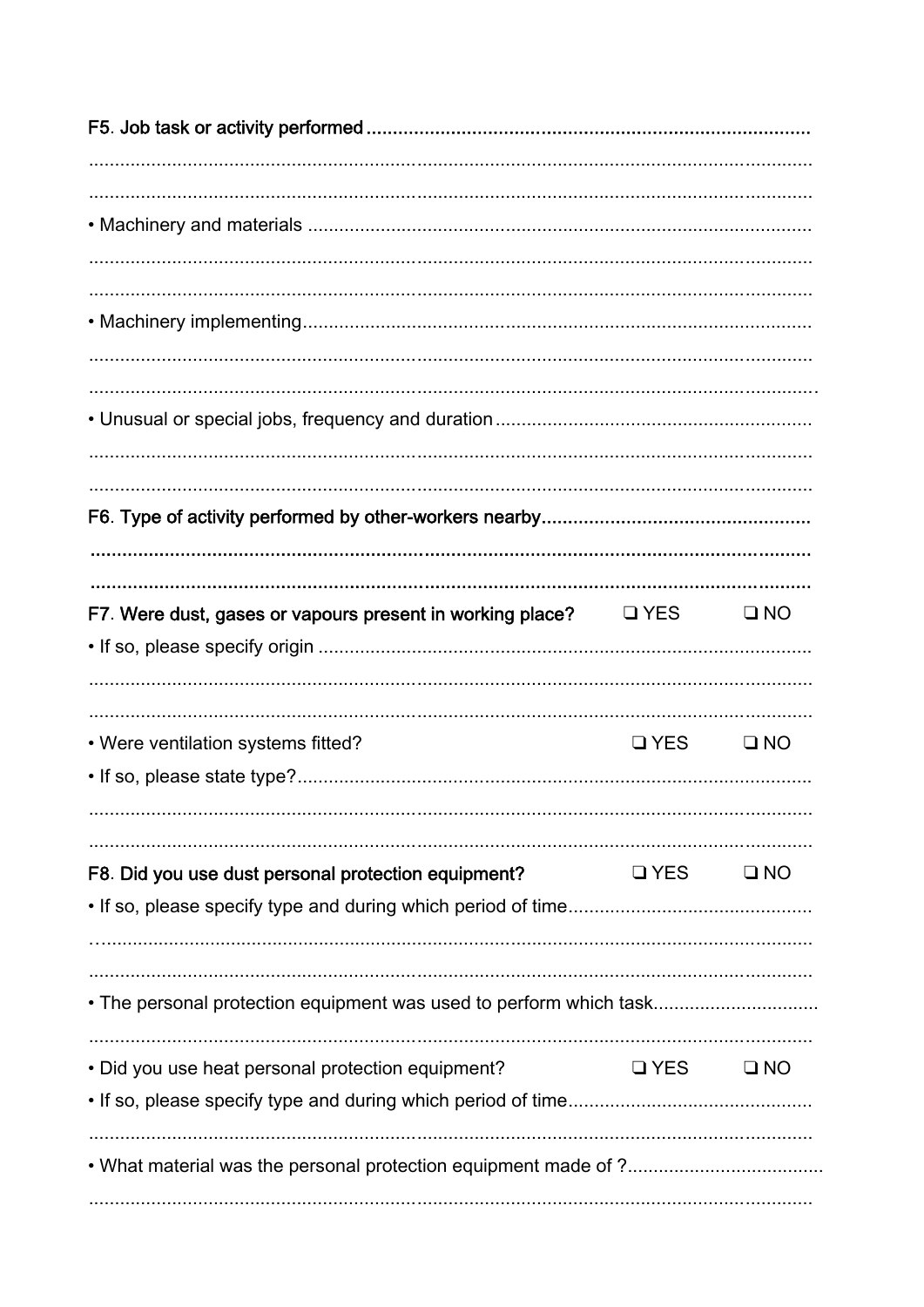| F9. Were there heat emissions?                                                      |              | $\Box$ YES         | $\square$ NO        |  |  |
|-------------------------------------------------------------------------------------|--------------|--------------------|---------------------|--|--|
|                                                                                     |              |                    |                     |  |  |
| F10. Were any insulated pipes present?                                              |              | $\Box$ YES         | $\square$ NO        |  |  |
| If so, please specify:                                                              |              |                    |                     |  |  |
| • Material used                                                                     |              |                    | $\Box$ I don't know |  |  |
| • Fluids transmitted                                                                |              |                    | $\Box$ I don't know |  |  |
| • Have you ever seen maintenance work involving removal of the insulation elements? |              |                    |                     |  |  |
| • Who performed the maintenance                                                     |              |                    | $\Box$ I don't know |  |  |
| . Were walls, ceilings and metal structures coated with insulation panels?          |              |                    |                     |  |  |
|                                                                                     | <b>Q</b> YES | $\Box$ NO          | $\Box$ I don't know |  |  |
|                                                                                     |              |                    |                     |  |  |
| F11. Your job involved the use or direct contact with:                              |              |                    |                     |  |  |
|                                                                                     |              | Please state type: |                     |  |  |
| • - Solvents                                                                        |              |                    |                     |  |  |
| • - Paints                                                                          |              |                    |                     |  |  |
| • - Abrasive agents                                                                 |              |                    |                     |  |  |
| • - Silica                                                                          | n            |                    |                     |  |  |
| • - Cement                                                                          |              |                    |                     |  |  |
| • - Fibrocement/Asbestos-cement/ <i>Eternit</i>                                     |              |                    |                     |  |  |
| • - Asbestite                                                                       |              |                    |                     |  |  |
| • - Powder                                                                          |              |                    |                     |  |  |
| · - Mineral fibres (glass/rock wool etc.)                                           |              |                    |                     |  |  |
| • - Textile fibres or tissues                                                       |              |                    |                     |  |  |
| • - Asbestos                                                                        |              |                    |                     |  |  |
| • - Other mineral fibres                                                            |              |                    |                     |  |  |
| • - Physical agents – radiation                                                     |              |                    |                     |  |  |
| • Other, please specify                                                             |              |                    |                     |  |  |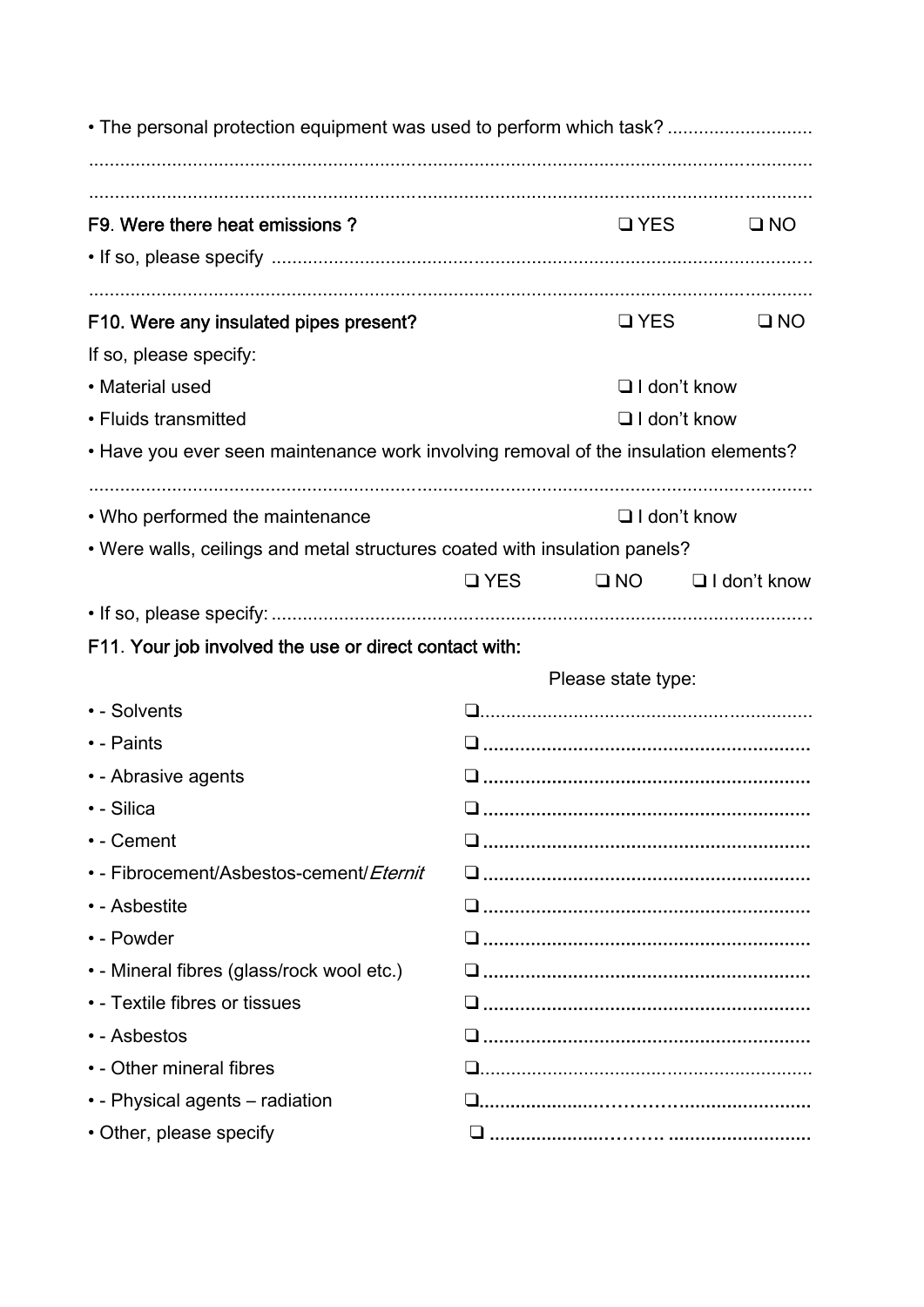#### F12. In addition to the tasks previously indicated, did you also perform maintenance work?

**QYES**  $\square$  NO

. If so, please specify the type of work performed (if necessary fill out an additional "industry" form)

F13. If maintenance operations were performed, please describe work carried out:

### **G: PROFESSIONAL HISTORY**

#### **AGRICULTURE FORM**

(form to be used for each professional task related to the working activity)

| The company is: operating |                                                     | $\Box$ not operating | $\Box$ I don't know $\Box$ |
|---------------------------|-----------------------------------------------------|----------------------|----------------------------|
|                           | G1. Description of task and activity                |                      |                            |
|                           |                                                     |                      |                            |
|                           |                                                     |                      |                            |
|                           |                                                     |                      |                            |
|                           | • Description of production and working environment |                      |                            |
|                           |                                                     |                      |                            |
|                           |                                                     |                      |                            |
|                           |                                                     |                      |                            |
| G2. Contract type:        |                                                     |                      |                            |
| $\Box$ full time          |                                                     |                      |                            |
| $\Box$ part time          |                                                     |                      |                            |
| $\square$ seasonal        |                                                     |                      |                            |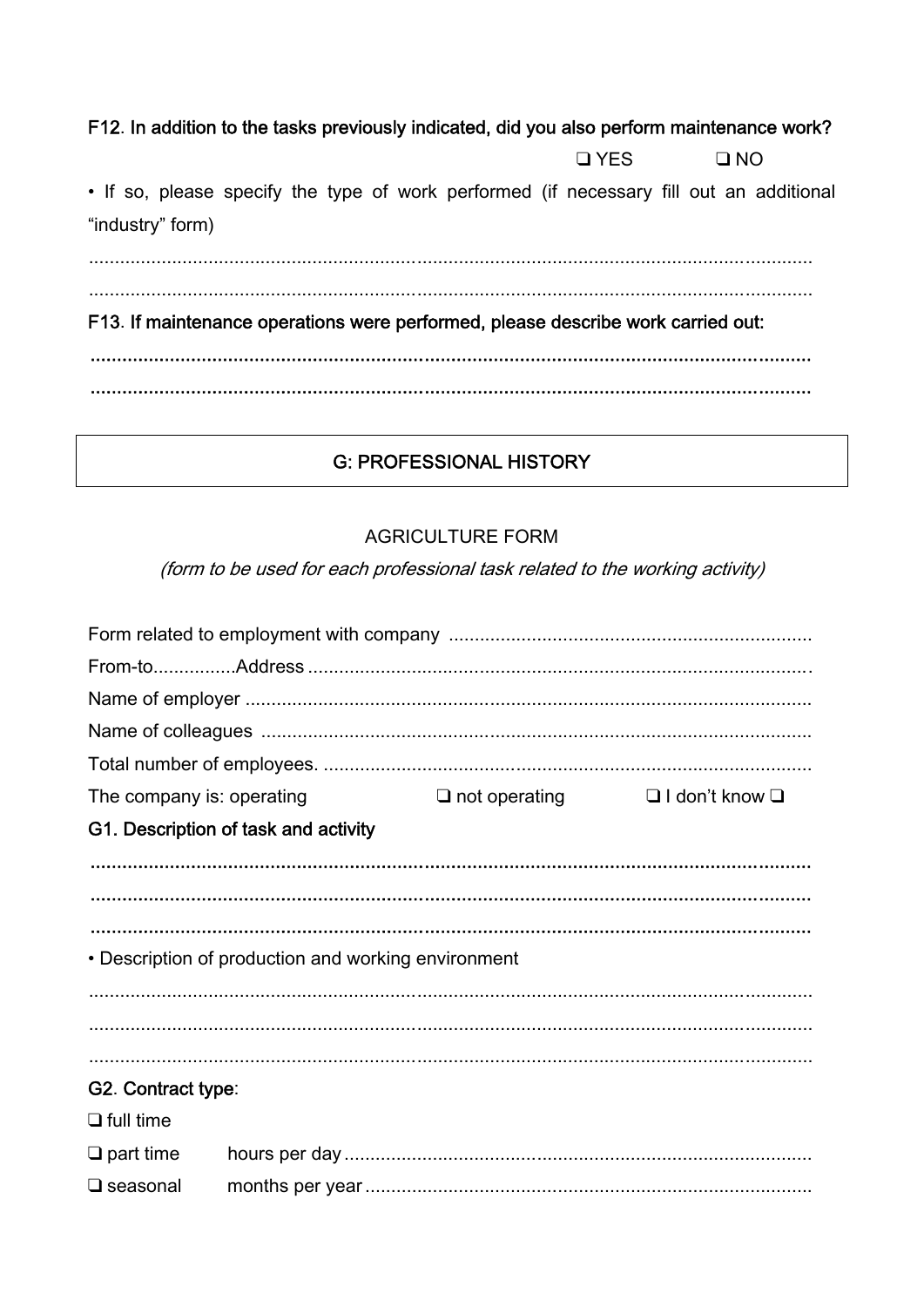| production facility.                                   |                                                                                                                     |              |                            |                                                                                            |  |
|--------------------------------------------------------|---------------------------------------------------------------------------------------------------------------------|--------------|----------------------------|--------------------------------------------------------------------------------------------|--|
|                                                        |                                                                                                                     |              |                            |                                                                                            |  |
|                                                        |                                                                                                                     |              |                            |                                                                                            |  |
| • How would you define your work premises?             |                                                                                                                     |              |                            |                                                                                            |  |
| $\Box$ Open air                                        |                                                                                                                     |              | $\Box$ Storeroom/warehouse |                                                                                            |  |
| $\Box$ Cellar                                          |                                                                                                                     |              | $\Box$ Office              |                                                                                            |  |
| □ Tradesman workshop                                   |                                                                                                                     |              | $\Box$ Laboratory          |                                                                                            |  |
| $\Box$ Other (please specify)                          |                                                                                                                     |              |                            |                                                                                            |  |
|                                                        |                                                                                                                     |              |                            | • What kind of beverage was produced? (wine, beer, distillates, carbonated drinks, syrups, |  |
| other)                                                 |                                                                                                                     |              |                            |                                                                                            |  |
|                                                        |                                                                                                                     |              |                            |                                                                                            |  |
|                                                        |                                                                                                                     |              |                            |                                                                                            |  |
|                                                        |                                                                                                                     |              |                            |                                                                                            |  |
| • Have you ever been involved in filtering operations? |                                                                                                                     |              |                            |                                                                                            |  |
| $\Box$ YES                                             |                                                                                                                     | $\square$ NO |                            | $\Box$ I don't know                                                                        |  |
| . If so, please indicate average time for week:        |                                                                                                                     |              |                            |                                                                                            |  |
|                                                        |                                                                                                                     |              |                            |                                                                                            |  |
| • What types of filter elements were used?             |                                                                                                                     |              |                            |                                                                                            |  |
| $\Box$ Cellulose                                       | $\Box$ Asbestos                                                                                                     |              |                            | $\Box$ Canvas bags $\Box$ I don't know                                                     |  |
|                                                        |                                                                                                                     |              |                            |                                                                                            |  |
| . Was there any distillation equipment?                |                                                                                                                     |              |                            |                                                                                            |  |
| $\Box$ YES                                             | <b>EXAMPLE THE STATE OF THE STATE OF THE STATE OF THE STATE OF THE STATE OF THE STATE OF THE STATE OF THE STATE</b> |              |                            | $\Box$ I don't know                                                                        |  |
| G4. Did you use personal protection equipment?         |                                                                                                                     |              |                            |                                                                                            |  |
| $\Box$ YES                                             |                                                                                                                     | $\square$ NO |                            | $\Box$ I don't know                                                                        |  |
|                                                        |                                                                                                                     |              |                            |                                                                                            |  |
|                                                        |                                                                                                                     |              |                            |                                                                                            |  |
| G5. Were there any boilers?                            |                                                                                                                     |              |                            |                                                                                            |  |
| <b>QYES</b>                                            |                                                                                                                     | $\square$ NO |                            |                                                                                            |  |
| If so, please specify:                                 |                                                                                                                     |              |                            |                                                                                            |  |
|                                                        |                                                                                                                     |              |                            |                                                                                            |  |
|                                                        |                                                                                                                     |              |                            |                                                                                            |  |

G3. Description of working environment: wine cellar, wineries and other beverages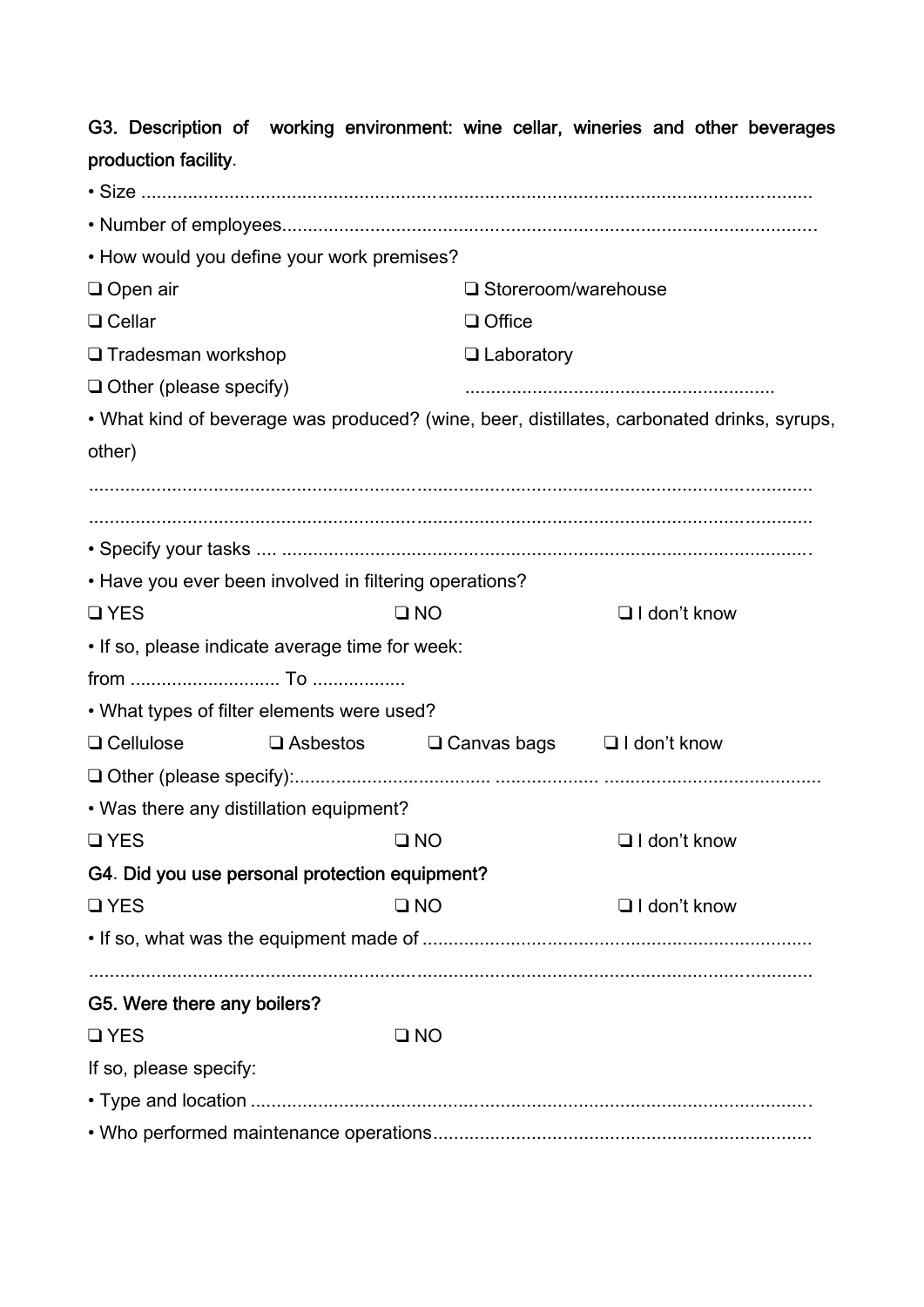| G6 Were any insulated plumbing lines present?                              | $\Box$ YES           | $\square$ NO |  |
|----------------------------------------------------------------------------|----------------------|--------------|--|
| If so, please specify:                                                     |                      |              |  |
|                                                                            |                      |              |  |
|                                                                            |                      |              |  |
|                                                                            |                      |              |  |
|                                                                            |                      |              |  |
| • Have you ever seen maintenance work involving removal of the insulation  |                      |              |  |
|                                                                            |                      |              |  |
|                                                                            |                      |              |  |
| G7. Did the company operate a dryer?                                       | $\Box$ YES $\Box$ NO |              |  |
|                                                                            |                      |              |  |
| G8. Have you ever used jute bags/sacks to store cereals, olives etc.?      |                      |              |  |
|                                                                            | $QYES$ $QNO$         |              |  |
|                                                                            |                      |              |  |
|                                                                            |                      |              |  |
| . If the bags/sacks were recycled do you recall any lettering or markings? |                      |              |  |
|                                                                            |                      |              |  |
| G9. Have you ever used animal feedstock?                                   | $\Box$ YFS           | $\Box$ NO    |  |
|                                                                            |                      |              |  |
|                                                                            |                      |              |  |
|                                                                            |                      |              |  |
| G10. Have you ever used litter for stables?                                | $QYES$ $QNO$         |              |  |
|                                                                            |                      |              |  |
| G11. Have you ever performed repair of buildings? $\Box$ YES $\Box$ NO     |                      |              |  |
|                                                                            |                      |              |  |
| • Have you ever used asbestos-cement (Eternit)? $\Box$ YES $\Box$ NO       |                      |              |  |
|                                                                            |                      |              |  |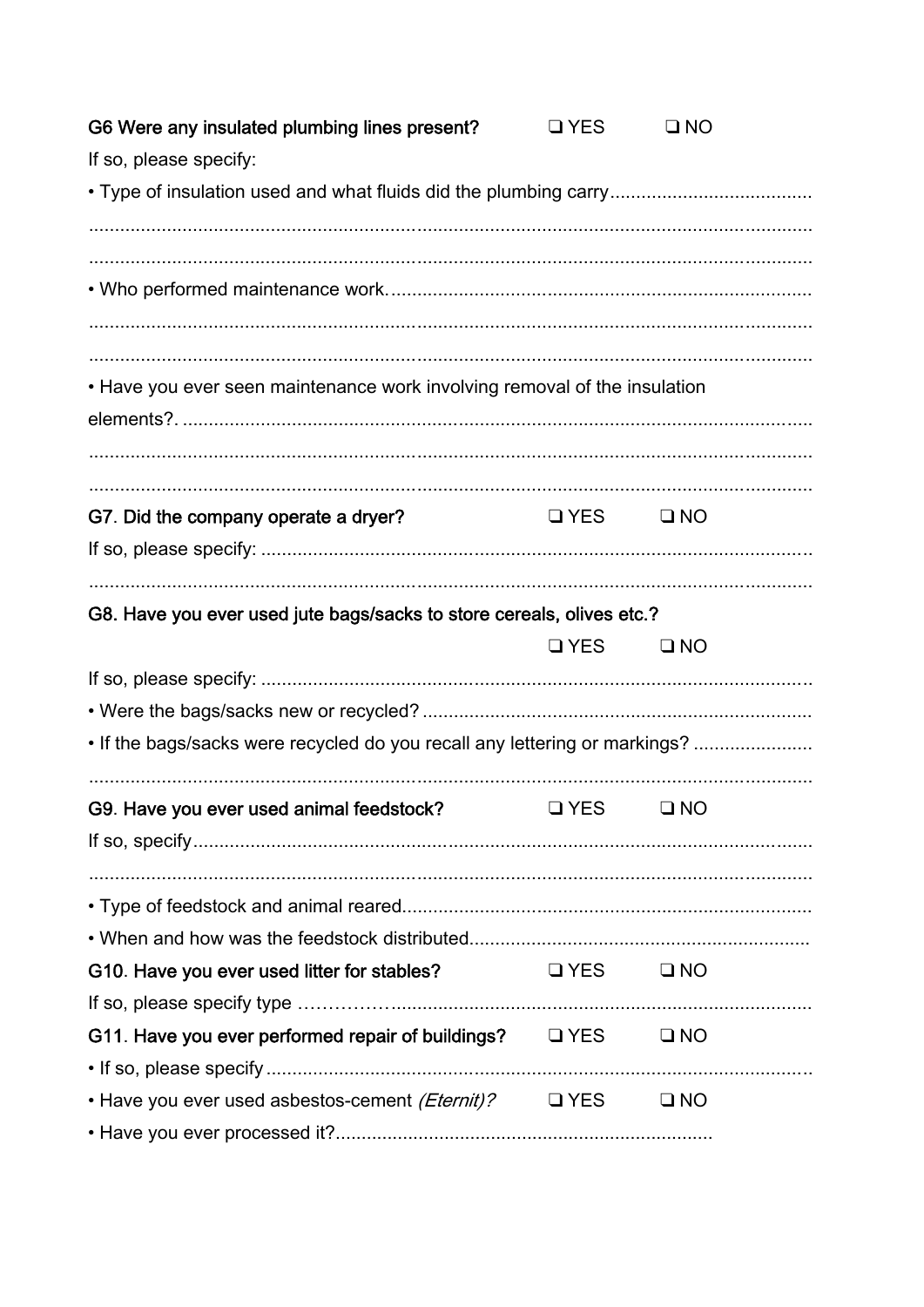| G12. Have you ever performed repair work of motor vehicles?                          | <b>D</b> YES | $\square$ NO |
|--------------------------------------------------------------------------------------|--------------|--------------|
| If so please specify:                                                                |              |              |
| • Vehicle type and work performed                                                    |              |              |
| G13. Have you ever used textile waste or other material as a means of relieving soil |              |              |
| burden?                                                                              | $\Box$ YES   | $\square$ NO |
| If so, please specify:                                                               |              |              |
|                                                                                      |              |              |
|                                                                                      |              |              |

# H: ARMED SERVICES HISTORY

| H1. Have you been in the armed Services?               |                                                                                     |              |              |
|--------------------------------------------------------|-------------------------------------------------------------------------------------|--------------|--------------|
| <b>Q ENLISTMENT</b>                                    | <b>Q CAREER</b>                                                                     | $\square$ NO |              |
| • If so state period of time? From  To                 |                                                                                     |              |              |
| • During a conflict?                                   |                                                                                     | <b>Q</b> YES | $\square$ NO |
|                                                        |                                                                                     |              |              |
|                                                        |                                                                                     |              |              |
|                                                        |                                                                                     |              |              |
|                                                        | H3. During the military service did you perform maintenance work on motor vehicles? |              |              |
|                                                        |                                                                                     | $\Box$ YES   | $\square$ NO |
|                                                        |                                                                                     |              |              |
|                                                        |                                                                                     |              |              |
| H4. Have you ever driven tanks or armoured vehicles?   |                                                                                     | $\Box$ YES   | $\square$ NO |
|                                                        |                                                                                     |              |              |
|                                                        | H5. Have you ever been a member of a fire -fighting team? $\Box$ YES                |              | $\square$ NO |
|                                                        | • If so please specify if you ever used asbestos or asbestos-containing items       |              |              |
|                                                        |                                                                                     |              |              |
|                                                        | H6. Were you assigned to gunpowder or ammunition warehouses? $\Box$ YES             |              | $\square$ NO |
|                                                        |                                                                                     |              |              |
|                                                        |                                                                                     |              |              |
| H7. If interviewed served in the Navy, please specify: |                                                                                     |              |              |
| · Did you serve on a ship?                             |                                                                                     | <b>QYES</b>  | $\square$ NO |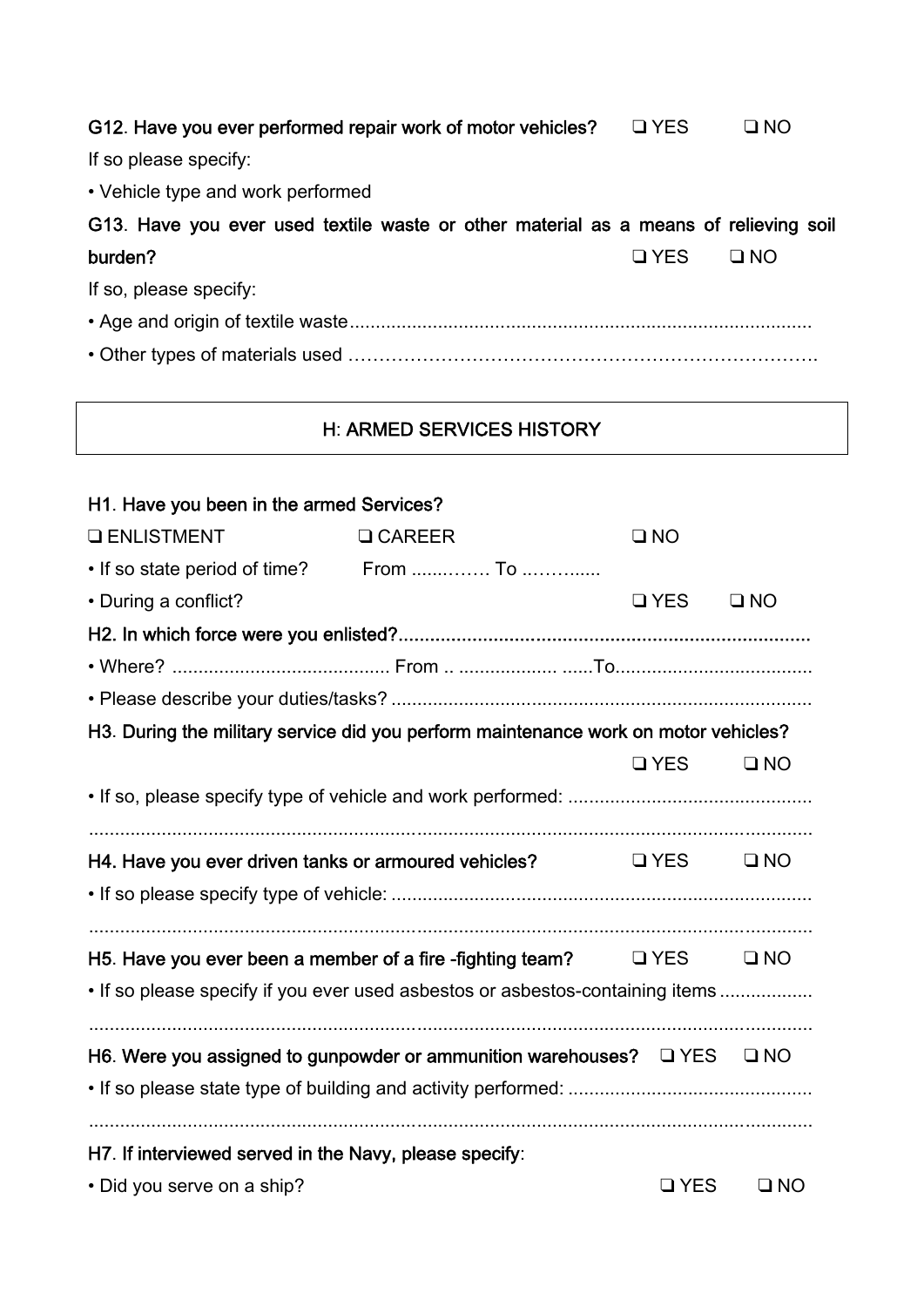• If so, please state type of naval unit? .............................................................................. Year of construction • Please describe your tasks ............................................................................................. Remark: If the interviewed was a War Prisoner, enquire if he/she performed working activities and describe them in the apposite form

### I: NON-PROFESSIONAL HISTORY

| 11. Did you make repairs at home?                                                          | $\Box$ YES                                                                                                          |  | ONO OIDON'T KNOW                         |
|--------------------------------------------------------------------------------------------|---------------------------------------------------------------------------------------------------------------------|--|------------------------------------------|
|                                                                                            |                                                                                                                     |  |                                          |
| • Plumbing or electrical repairs                                                           |                                                                                                                     |  | $\Box$ YES $\Box$ NO $\Box$ I DON'T KNOW |
|                                                                                            |                                                                                                                     |  |                                          |
| • Thermal insulation work?                                                                 |                                                                                                                     |  | $\Box$ YES $\Box$ NO $\Box$ I DON'T KNOW |
|                                                                                            |                                                                                                                     |  |                                          |
| • Masonry work                                                                             |                                                                                                                     |  | $\Box$ YES $\Box$ NO $\Box$ I DON'T KNOW |
|                                                                                            |                                                                                                                     |  |                                          |
| • Other repairs (please specify)                                                           |                                                                                                                     |  | U YES UNO UI DON'T KNOW                  |
|                                                                                            |                                                                                                                     |  |                                          |
| I2. Have you ever repaired your car or other motor vehicles?                               |                                                                                                                     |  |                                          |
|                                                                                            |                                                                                                                     |  | $\Box$ YES $\Box$ NO $\Box$ I DON'T KNOW |
|                                                                                            |                                                                                                                     |  |                                          |
| 13. In your leisure time, have you ever performed activities that involved the use of      |                                                                                                                     |  |                                          |
| asbestos items?                                                                            |                                                                                                                     |  | $\Box$ YES $\Box$ NO $\Box$ I DON'T KNOW |
|                                                                                            |                                                                                                                     |  |                                          |
|                                                                                            |                                                                                                                     |  |                                          |
| • How frequently did you carry out such activities? $\Box$ RARELY                          |                                                                                                                     |  | $\Box$ OFTEN                             |
| (if such activities were a second job, please furnish details in the trades/industry form) |                                                                                                                     |  |                                          |
| 14. Have you ever used toiletry powder?                                                    | <b>Example 19 On The Street Street Street Street Street Street Street Street Street Street Street Street Street</b> |  | $\square$ NO                             |
|                                                                                            |                                                                                                                     |  |                                          |
| 15. Have you ever used household items such as:                                            |                                                                                                                     |  |                                          |
| • Baking glovers                                                                           |                                                                                                                     |  |                                          |
| • Flame protection panels                                                                  |                                                                                                                     |  |                                          |
| • Asbestos cloth-covered ironing board                                                     |                                                                                                                     |  |                                          |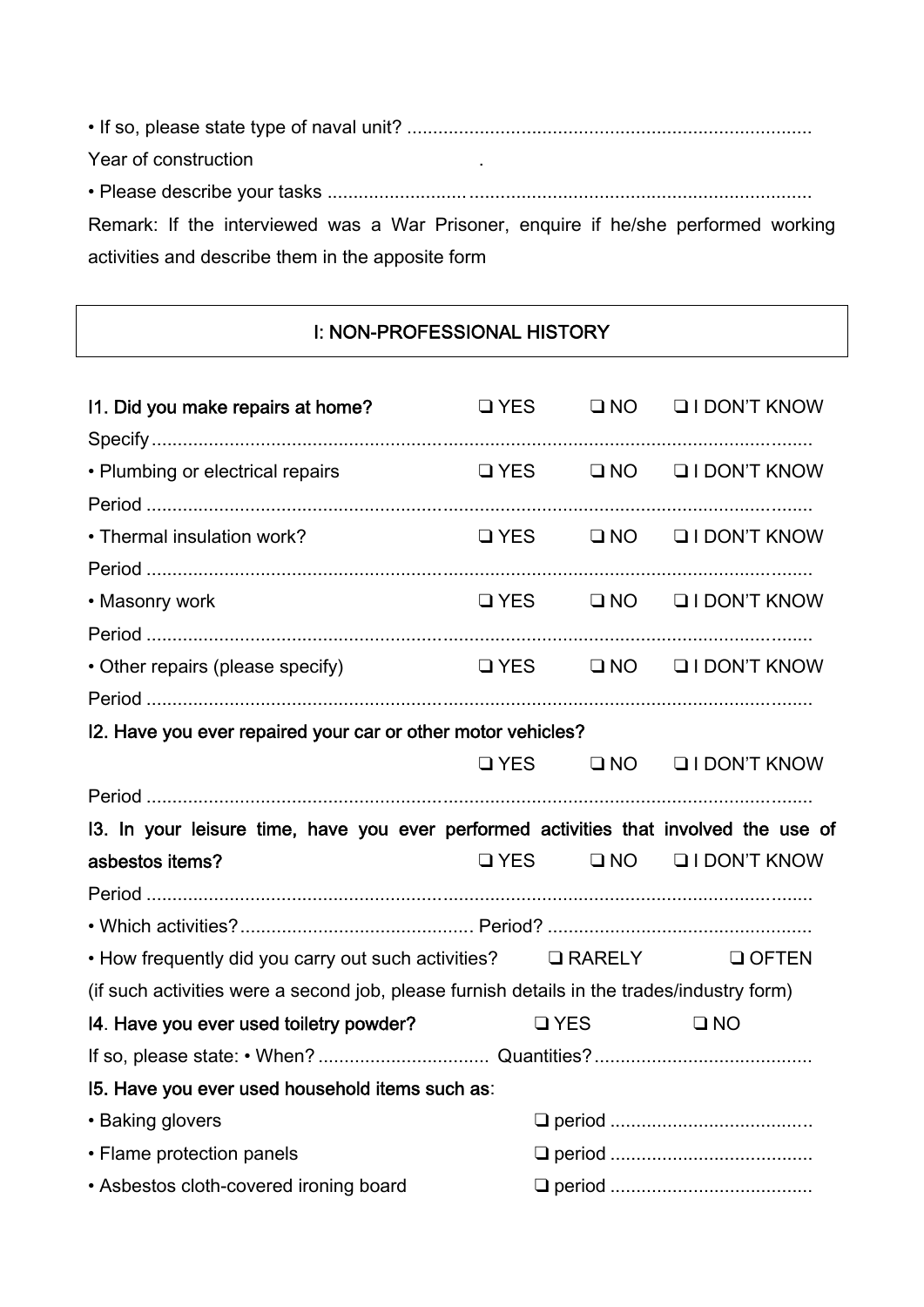| • Steam iron board     |  |
|------------------------|--|
| $\cdot$ Other          |  |
| <b>GENERAL REMARKS</b> |  |
|                        |  |
|                        |  |
|                        |  |
|                        |  |

........................................................................................................................................... ........................................................................................................................................... ........................................................................................................................................... ...........................................................................................................................................

# EXPOSURE DEFINITION PARAMETERS

Exposure shall be assessed and codified according to a classification relating to levels of certainty and modalities of exposure.

### Code 1 = CERTAIN *PROFESSIONAL EXPOSURE*

Individuals that have carried out working activities involving asbestos use/exposure. Asbestos presence must be acknowledged by at least one of the following conditions:

- explicit statement reported directly by the interviewed;
- environmental investigations, monitoring agency reports, employer's administration documents; statements reported by a relative or cohabitant;
- statements reported by relatives/other cohabitants statements concerning jobs performed in industrial sectors where asbestos use was certified;

Individuals affected by pathological manifestations such as pleural plaques or BAL positive with professional exposure level "Probable (code2)" or "Possible (code3)";

# Code 2 = PROBABLE PROFESSIONAL EXPOSURE.

Individuals that worked in an industrial sector or working environment in which asbestos was certainly used or present but is not possible to document the exposure.